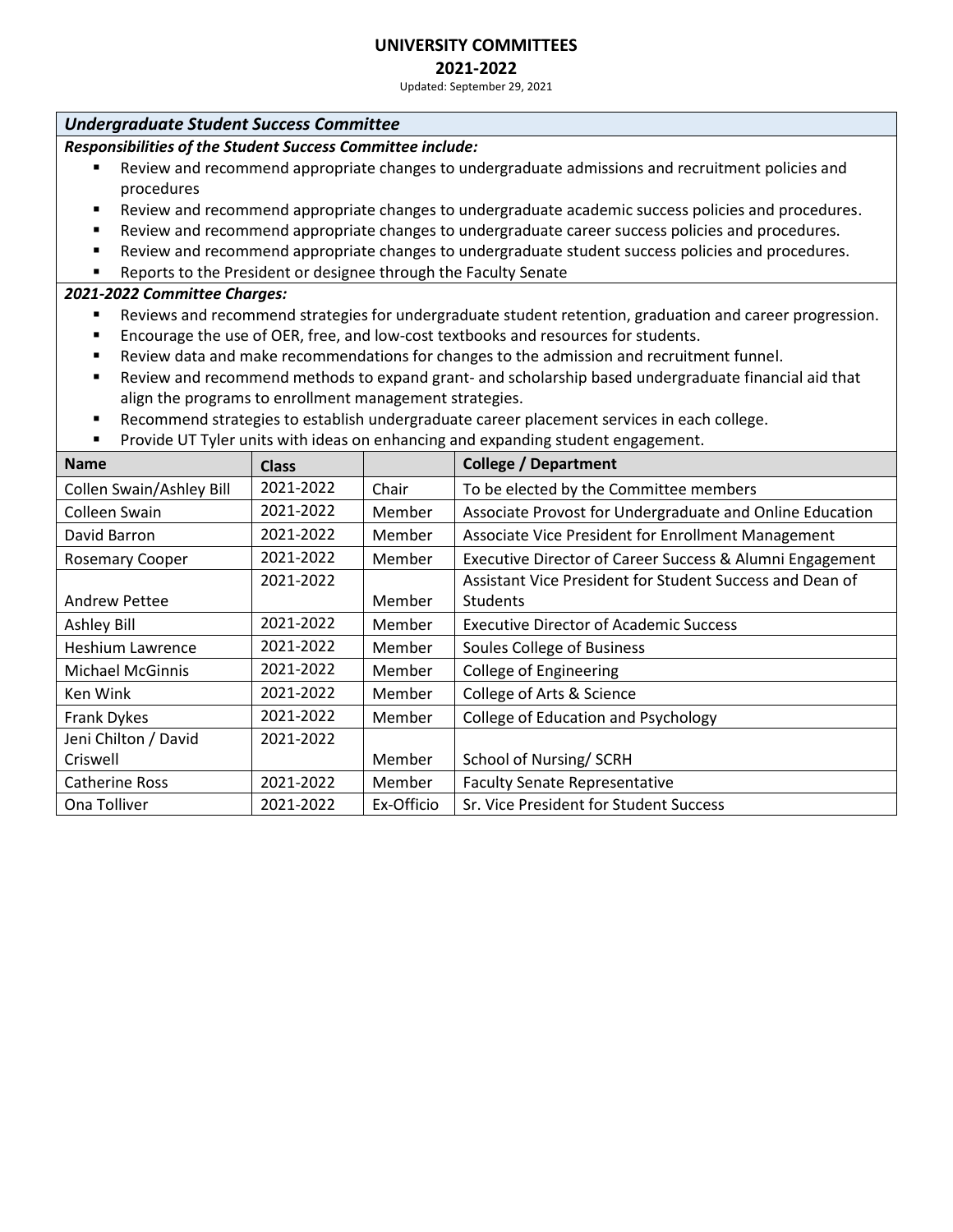### **2021-2022**

Updated: September 29, 2021

#### *Faculty Emeritus Committee*

*Responsibilities of the Faculty Emeritus Committee include:*

■ Recommends to the President retired faculty for emeritus status following the procedure outlined in the HOP

- Notify faculty of eligibility by October 15, 2021
- Close nominations by November 2, 2021
- Forward recommendations to the President by November 25, 2021

| <b>Name</b>            | <b>Class</b> | Role   | <b>College / Department</b>                    |
|------------------------|--------------|--------|------------------------------------------------|
| Harrison Ndetan        | 2021-2022    | Chair  | Faculty Senate President-Elect Health Sciences |
| Tom Roberts            | 2021-2022    | Member | Soules College of Business                     |
| <b>Torey Nalbone</b>   | 2021-2022    | Member | <b>College of Engineering</b>                  |
| Dalia Nassim           | 2021-2022    | Member | School of Community and Rural Health           |
| Crystal Frazier        | 2021-2022    | Member | <b>School of Medical Biological Sciences</b>   |
| Ellen Fineout-Overholt | 2021-2022    | Member | <b>School of Nursing</b>                       |
| Sheldon Davis          | 2021-2022    | Member | College of Arts and Sciences                   |
| <b>Robert Stevens</b>  | 2021-2022    | Member | College of Education and Psychology            |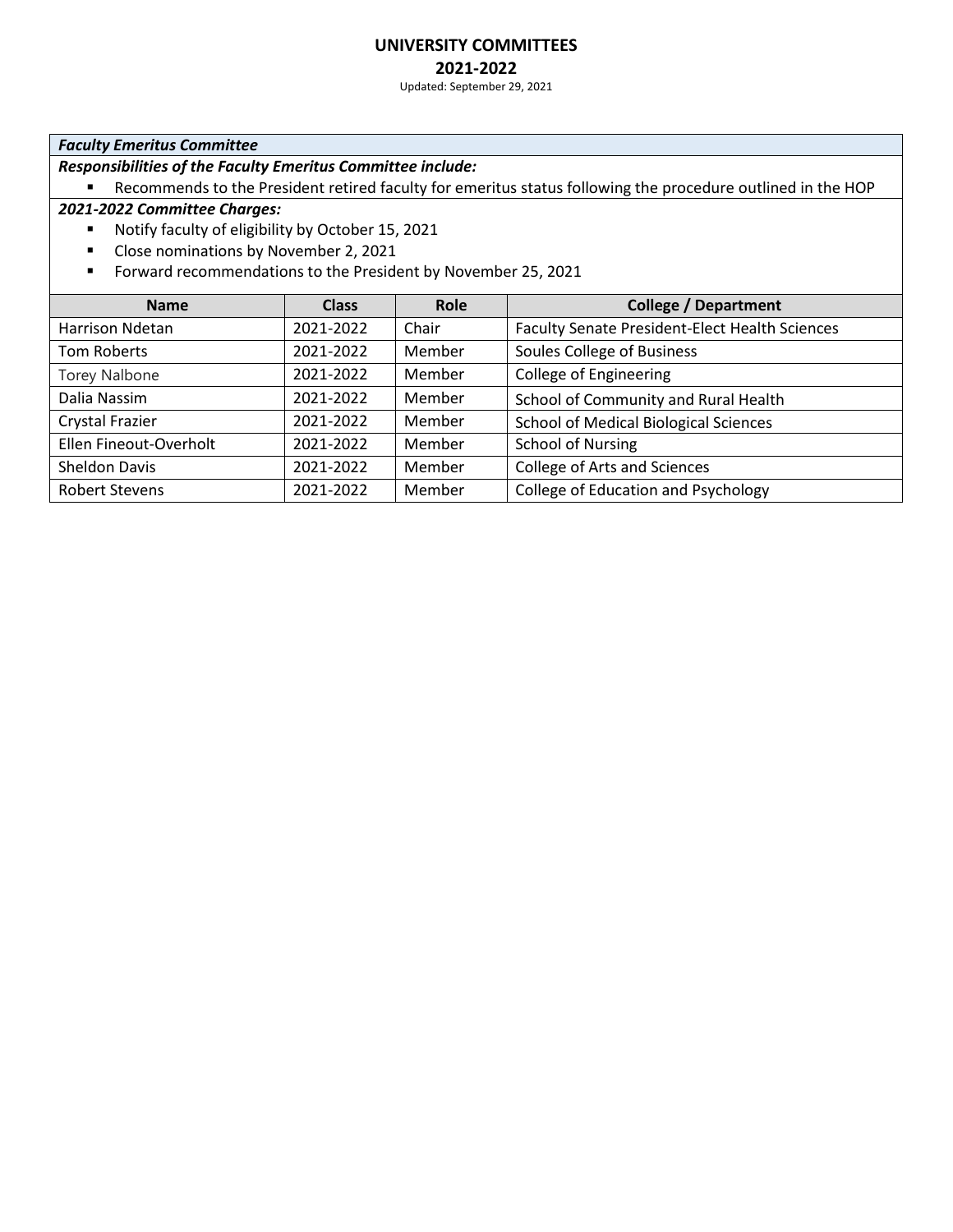# **2021-2022**

Updated: September 29, 2021

#### *Graduate Council*

### *Responsibilities of the Graduate Council include:*

- Recommends all matters relating specifically to graduate programs including:
	- $\circ$  Grading policies, graduation requirements and academic honors for graduate students
	- o Admission, curricula, programs, policies and procedures, and evaluations
	- o Matters affecting graduate academic standards
	- $\circ$  Works with the University librarian to advise on all matters related to library operations affecting graduate studies curricula
- Reports to the President or designee through the Faculty Senate

### *2021-2022* **Council Charges**

- Review and update, if appropriate, graduate faculty status related to professional doctoral programs
- Review and amend, if appropriate, the Graduate Council By-Laws Consider By-Laws amendment to include semi-annual review
- Review the Graduate Program External Review guidelines and procedure handbook Recommendations or changes to be forwarded to the Office of Assessment & Institutional Effectiveness
- Review the Doctoral Program External Review guidelines and procedure handbook Recommendations or changes to be forwarded to the Office of Assessment & Institutional Effectiveness
- **■** Dashboard for Graduate Programs. Review composition to ensure timely communication to the Colleges.
- **■** Develop evaluation metrics for graduate programs within the University Strategic Plan

| Name                     | <b>Class</b> | Role                    | <b>College / Department</b>                         |
|--------------------------|--------------|-------------------------|-----------------------------------------------------|
| <b>Torey Nalbone</b>     | 2020-2022    | Chair                   | <b>College of Engineering</b>                       |
| Erin West                | 2021-2024    | Member                  | College of Education & Psychology                   |
| Annamary Consalvo        | 2020-2023    | Member                  | College of Education & Psychology                   |
| <b>Tom Roberts</b>       | 2019-2022    | Member                  | Soules College of Business                          |
| Mary Fischer             | 2020-2023    | Member                  | Soules College of Business                          |
| William Sorensen         | 2019-2022    | Member                  | School of Community and Rural Health                |
| <b>Barbara McAlister</b> | 2020-2023    | Member                  | <b>School of Nursing</b>                            |
| Mukul Shirvaikar         | 2020-2023    | Member                  | <b>College of Engineering</b>                       |
| Gokan Savgili            | 2021-2024    | Member                  | <b>College of Engineering</b>                       |
| Sean Butler              | 2021-2024    | Member                  | College of Arts & Sciences                          |
| Jon Seal                 | 2020-2023    | Member                  | College of Arts & Sciences                          |
| Joseph Glavy             | 2021-2024    | Member                  | <b>Fisch College of Pharmacy</b>                    |
| Kathy Snella             | 2019-2022    | Member                  | <b>Fisch College of Pharmacy</b>                    |
| <b>Michael Morris</b>    | 2020-2023    | Member                  | School of Community and Rural Health                |
| Anna Kurdowska           | 2020-2023    | Member                  | <b>School of Medical Biological Sciences</b>        |
| ** Council will elect    | 2021-2022    | Graduate Student        | SON or SMBS                                         |
| Joanna Fagan             | 2021-2022    | <b>Graduate Student</b> | <b>Education &amp; Psychology</b>                   |
| Takova Wallace-Gay       | 2021-2022    | Ex-Officio              | <b>Faculty Senate Representative</b>                |
| Giselle Abron            | 2021-2022    | Ex-Officio              | Registrar                                           |
| Rebecca McKay Johnson    | 2021-2022    | Ex-Officio              | Library Representative                              |
| <b>Brittani Riley</b>    | 2021-2022    | Ex-Officio              | <b>Director of Graduate Admissions</b>              |
| Steven Idell             | 2021-2022    | Ex-Officio              | Dean of The Graduate School                         |
| Kent Willis              | 2021-2022    | Ex-Officio              | Asst VP, Research & Associate Dean, Graduate School |
| Alecia Wolf              | 2021-2022    | Ex-Officio              | Assistant Dean of The Graduate School               |
| Kouider Mokhtari         | 2021-2022    | Ex-Officio              | Associate Dean of The Graduate School               |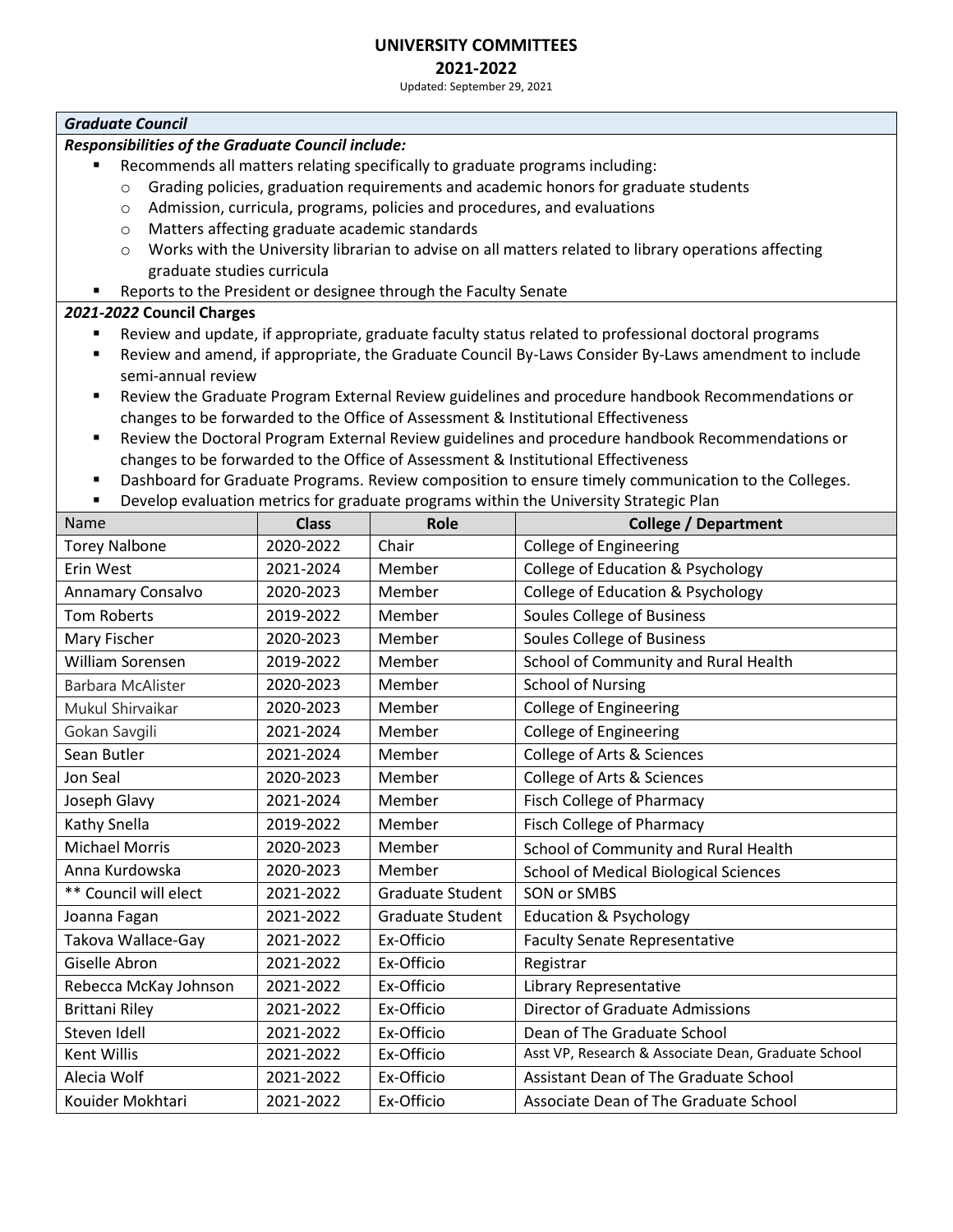# **2021-2022**

Updated: September 29, 2021

#### *HOP Committee*

# *Responsibilities of the HOP Committee include:*

- Reviews and updates HOP as needed
- Makes recommendations to the Provost
- Provides a report to Vice President for Academic Affairs

- Set a calendar by which sections of the HOP will be periodically reviewed and updated as necessary
- Review and update the HOP at least once a year or more frequently, as needed
- Review the Regents Rule and Regulations on Sexual Harassment and Misconduct to be sure our HOP is aligned

| <b>Name</b>              | <b>Class</b> | <b>Role</b> | <b>College / Department</b>                     |
|--------------------------|--------------|-------------|-------------------------------------------------|
| Amir Mirmiran            | Standing     | Co-Chair    | Provost and Vice President for Academic Affairs |
| <b>Julie Philley</b>     | Standing     | Co-Chair    | <b>Health Affairs</b>                           |
| Joseph Woelkers          | Standing     | Ex-Officio  | <b>Business Affairs</b>                         |
| Lance Williams           | 2019-2022    | Member      | College of Arts & Sciences                      |
| Barbara Chapman          | 2020-2022    | Member      | <b>School of Nursing</b>                        |
| Lauren Kirby             | 2020-2023    | Member      | College of Education & Psychology               |
| <b>Dominick Fazarro</b>  | 2020-2023    | Member      | Soules College of Business                      |
| Fernando Resende         | 2021-2024    | Member      | <b>College of Engineering</b>                   |
| <b>Cindy Yang</b>        | 2021-2024    | Member      | <b>Fisch College of Pharmacy</b>                |
| <b>Gerald Ledlow</b>     | 2021-2024    | Member      | School of Community and Rural Health            |
| <b>Torry Tucker</b>      | 2021-2024    | Member      | <b>School of Medical Biological Sciences</b>    |
| Kim Laird                | Standing     | Member      | Sr. Vice President for Business Affairs         |
| Ona Tolliver             | Standing     | Ex-Officio  | Sr. Vice President for Student Success          |
| Steve Idell              | Standing     | Member      | <b>Research and Graduate Studies</b>            |
| <b>Daniel Deslatte</b>   | Standing     | Member      | <b>Business Operation, Health Affairs</b>       |
| Sherri Whatley           | Standing     | Member      | Vice President for Technology and CIO           |
| Cindy Scott              | Standing     | Member      | <b>Human Resources</b>                          |
| Kris Kavasch             | Standing     | Member      | <b>Financial Affairs</b>                        |
| Corrinne (Corrie) Warren | 2021-2022    | Member      | <b>Employee Advisory Council</b>                |
| <b>Britta Hurst Kent</b> | 2021-2022    | Member      | <b>Staff Senate Chair</b>                       |
| Katherine Jennings       | 2021-2022    | Member      | <b>Student Government Association President</b> |
| Sarah Sass               | 2021-2022    | Member      | <b>Faculty Senate President</b>                 |
| Mary Fischer             | 2021-2022    | Ex-Officio  | <b>Faculty Senate Representative</b>            |
| <b>Harrison Ndetan</b>   | 2021-2022    | Member      | <b>Faculty Senate</b>                           |
| Carl Baranowski          | Standing     | Ex-Officio  | Legal Affairs                                   |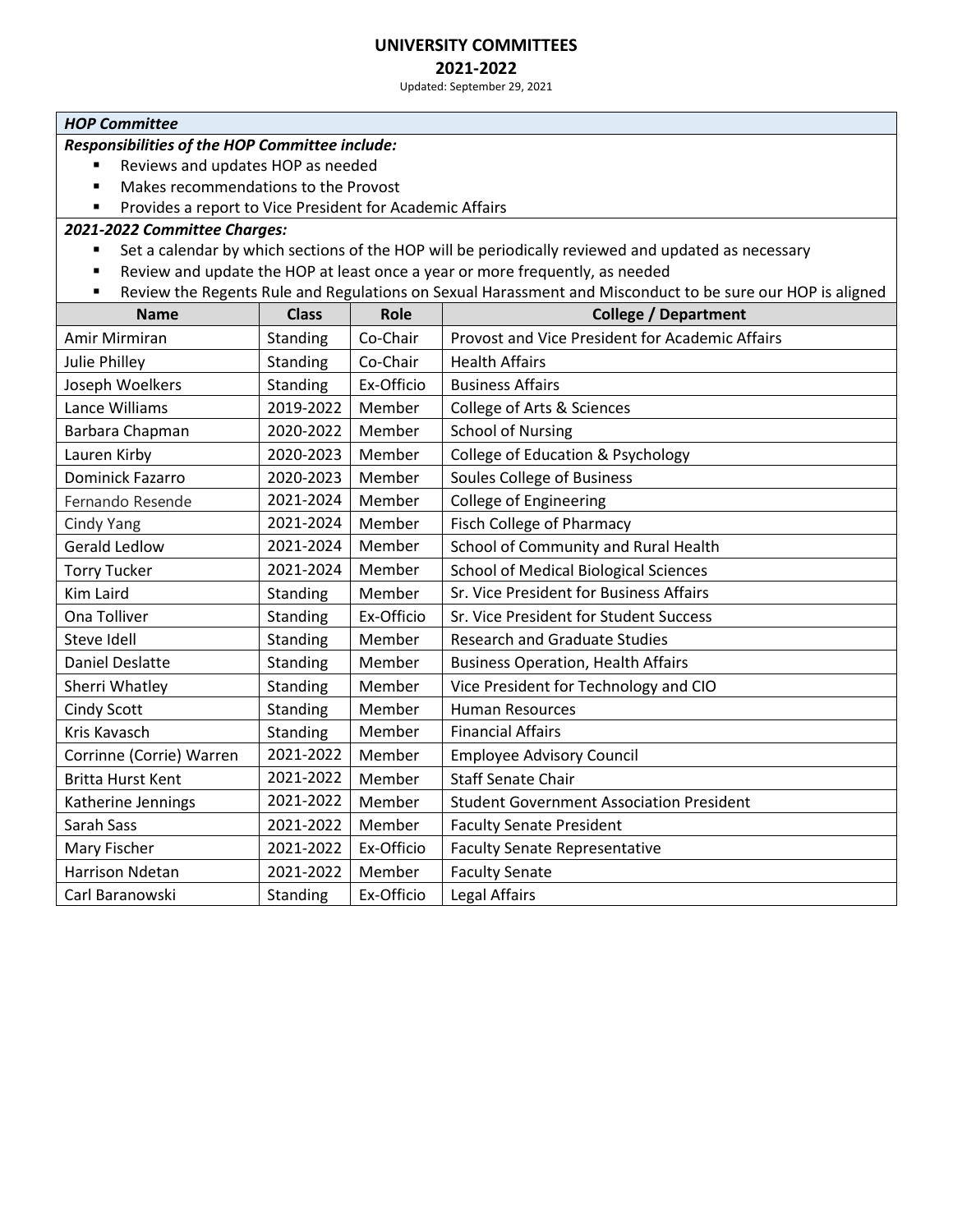# **UNIVERSITY COMMITTEES 2021-2022**

Updated: September 29, 2021

### *Undergraduate Council*

## *Responsibilities of the Undergraduate Council include:*

- Reviews and recommends substantive changes for undergraduate courses and degree programs, including:
	- o Grading policies, graduation requirements and academic honors for undergraduate students
	- o Admission, curricula, programs, policies and procedures, and evaluations
	- o Matters affecting undergraduate academic standards
	- o Works with the University librarian to advise on all matters related to library operations affecting undergraduate studies curricula
	- o Evaluation criteria for course changes and adoption of new courses
	- o Recommend approval of course changes and adoption of new courses
- Reviews and recommends approval of course modifications
- Reviews and recommends approval of new undergraduate programs
- Reviews and recommends approval of new undergraduate courses
- Establishes deadlines for submissions and communicate to deans
- Reports to the President or designee through the Faculty Senate to the Provost and VP for Academic Affairs

# *2021-2022 Council Charges:*

### *Form subcommittee on Core Curriculum*

- Continue to develop a more effective system to communicate approved undergraduate curriculum and program changes
- Evaluate how the QEP is incorporated in core and undergraduate curricula
- Provide guidance and implementation of a paperless curriculum review process

| <b>Name</b>               | <b>Class</b> | <b>Role</b> | <b>College / Department</b>                              |
|---------------------------|--------------|-------------|----------------------------------------------------------|
|                           |              | Chair       |                                                          |
| Jordan Beaver             | 2021-2024    | Member      | College of Arts & Sciences                               |
| Joshua Banta              | 2019-2022    | Member      | College of Arts & Sciences                               |
| Jennifer Klein            | 2020-2023    | Member      | College of Arts & Sciences                               |
| Hui James                 | 2021-2024    | Member      | <b>Soules College of Business</b>                        |
| Mark Miller               | 2020-2023    | Member      | <b>Soules College of Business</b>                        |
| Joanna Neel               | 2021-2024    | Member      | <b>College of Education &amp; Psychology</b>             |
| Lauren Kirby              | 2020-2023    | Member      | College of Education & Psychology                        |
| <b>Michael McGinnis</b>   | 2021-2024    | Member      | College of Engineering                                   |
| Tahsin Khajah             | 2020-2023    | Member      | <b>College of Engineering</b>                            |
| Karen Walker              | 2019-2022    | Member      | <b>School of Nursing</b>                                 |
| Fletcher Njororai         | 2021-2024    | Member      | School of Community and Rural Health                     |
| Sarah Norrell             | 2021-2022    | Member      | <b>Executive Director Library</b>                        |
| Colleen Swain             | 2018-2021    | Ex-Officio  | Associate Provost for Undergraduate and Online Education |
| Giselle Abron             | 2021-2022    | Ex-Officio  | Registrar                                                |
| <b>Christopher Thomas</b> | 2021-2022    | Ex-Officio  | <b>Faculty Senate Representative</b>                     |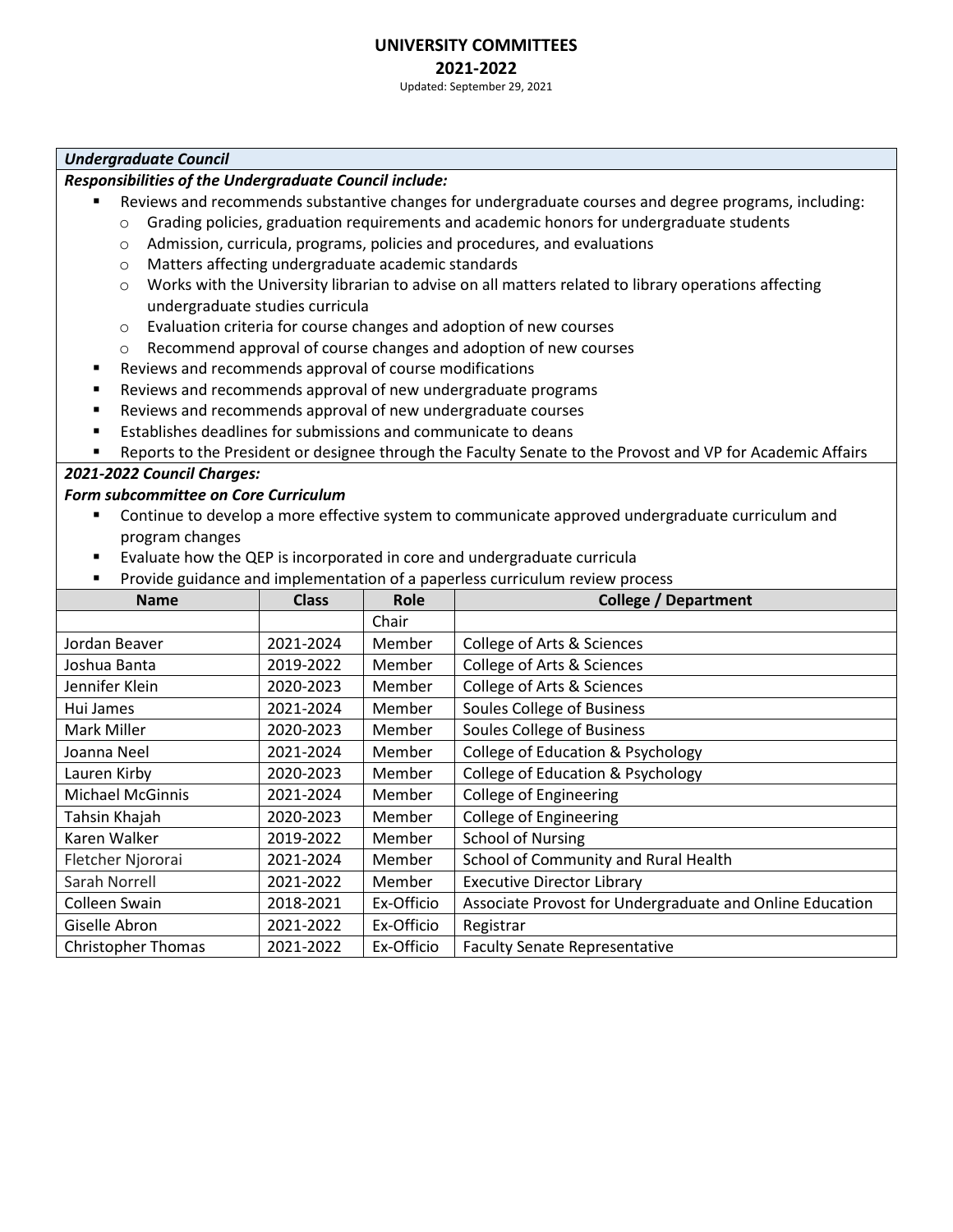# **2021-2022**

Updated: September 29, 2021

#### *Student Appeals Committee*

*Responsibility:*

- Reviews and renders opinions on student petitions of University-established policy concerning financial aid eligibility or practice
- Reviews and renders opinions on student appeals for late withdrawals from courses and tuition refunds
- Reports to the President or designee through the Vice President for Budget and Finance and CFO

- Monitor process for hearing and rendering opinions for Financial Aid Appeals/Petitions
- Monitor process for hearing and rendering opinions for student appeals for late withdrawals from courses and tuition refunds
- Monitor effectiveness of the automatic approval of appeals resulting from excessive hours

| <b>Name</b>           | <b>Class</b> | Role       | <b>College / Department</b>                              |
|-----------------------|--------------|------------|----------------------------------------------------------|
| Gina Doepker          | 2019-2022    | Chair      | College of Education & Psychology                        |
| <b>Brent Beal</b>     | 2020-2023    | Member     | <b>Soules College of Business</b>                        |
| <b>Christy Graves</b> | 2020-2023    | Member     | College of Arts & Sciences                               |
| Gokhan Saygili        | 2019-2022    | Member     | <b>College of Engineering</b>                            |
| Julie George          | 2020-2023    | Member     | <b>School of Nursing</b>                                 |
| Jessica Escareno      | 2021-2024    | Member     | School of Community and Rural Health                     |
| Pierre Neuenschwander | 2021-2024    | Member     | <b>School of Medical Biological Sciences</b>             |
| Johnathan Newsome     | 2021-2024    | Member     | <b>Fisch College of Pharmacy</b>                         |
| Colleen Swain         | 2021-2024    | Member     | Associate Provost for Undergraduate and Online Education |
| <b>Ethan Collins</b>  | 2021-2022    | Member     | <b>Student SGA</b>                                       |
| Bee Black             | 2021-2022    | Member     | <b>Student SGA</b>                                       |
| Barbara Wooldridge    | 2021-2022    | Ex-Officio | <b>Faculty Senate Representative</b>                     |
| Melanie Jones         | 2021-2022    | Ex-Officio | <b>Financial Aid Representative</b>                      |
| Gisele Abron          | 2021-2022    | Ex-Officio | Registrar Representative                                 |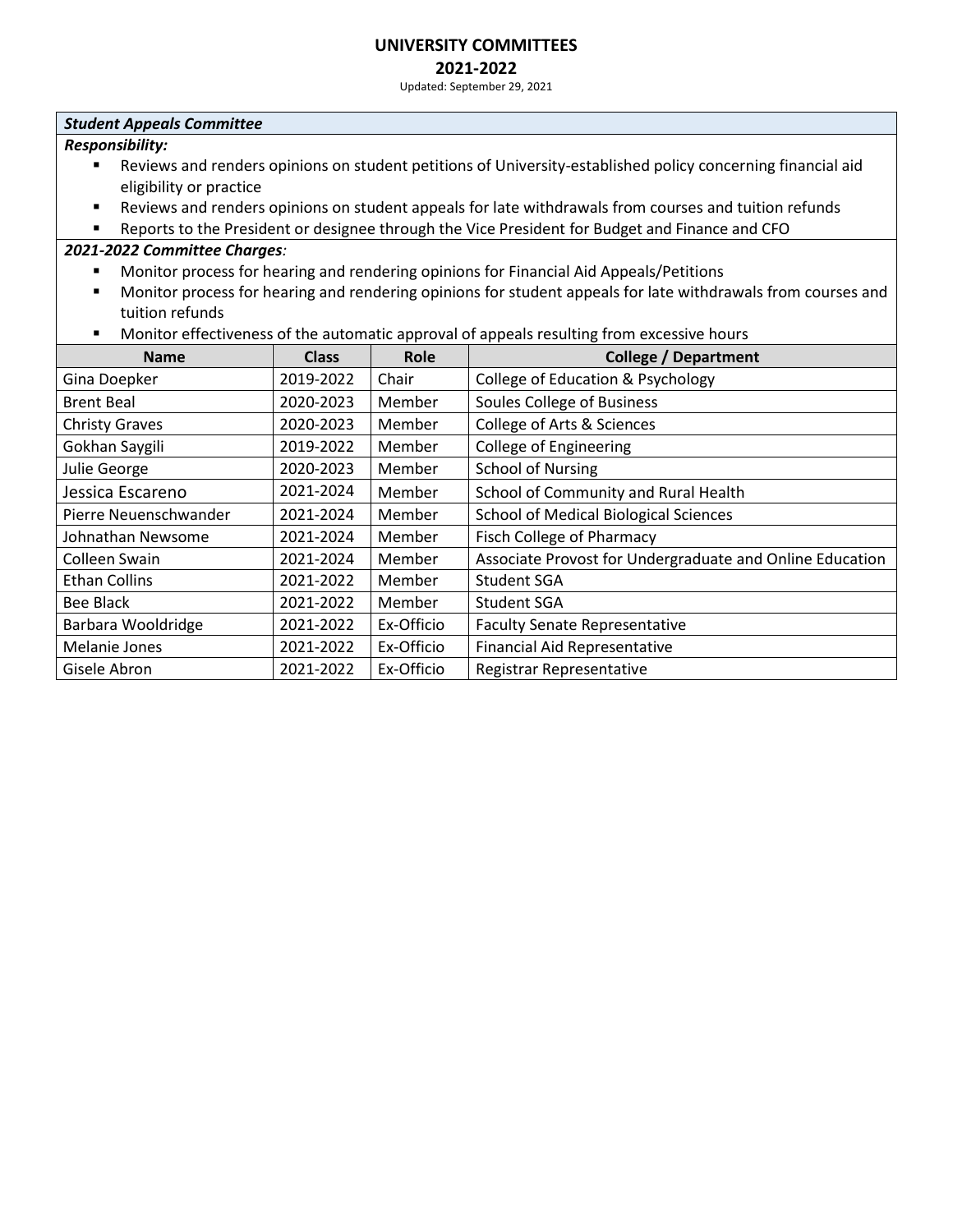# **2021-2022**

Updated: September 29, 2021

#### *Student Engagement Advisory Committee*

*Responsibility:*

- Review and recommend appropriate actions that promote successful student engagement, retention and career placement opportunities
- Advises University administration on current student engagement initiatives
- **•** Provides summary reports of yearly activity at the May meeting of the Faculty Senate
- Reports to the President or designee through the Vice President for Student Success

- Review current student engagement initiatives related to student retention and success
- Recommend strategies to promote student sense of belonging, career preparation and development of marketable skills

| <b>Name</b>               | <b>Class</b> | Role       | <b>College / Department</b>                      |
|---------------------------|--------------|------------|--------------------------------------------------|
| Christina Forisha         | 2020-2023    | Chair      | Committee elects                                 |
| Shih-Feng Chou            | 2020-2023    | Member     | <b>College of Engineering</b>                    |
| Agatha Borne              | 2021-2024    |            | School of Community and Rural Health             |
| Pierre Neuenschwander     | 2021-2024    | Member     | <b>School of Medical Biological Sciences</b>     |
| Belinda Deal              | 2021-2024    | Member     | <b>School of Nursing</b>                         |
| Kevin James               | 2020-2023    | Member     | <b>Soules College of Business</b>                |
| <b>Christopher Thomas</b> | 2019-2022    | Member     | College of Education & Psychology                |
| Randy LeBlanc             | 2020-2023    | Member     | College of Arts & Sciences                       |
| Jeremy Ashley             | 2021-2024    | Member     | <b>Fisch College of Pharmacy</b>                 |
| Christina Forisha         | 2020-2023    | Member     | Muntz Library                                    |
| Joshua Neaves             | Standing     | Member     | Director of Student Engagement                   |
| Valerie McNamara          | 2021-2022    | Member     | <b>Student SGA</b>                               |
| Kelyne Arnold             | 2021-2022    | Member     | <b>Student SGA</b>                               |
| <b>Matthew Stith</b>      | 2021-2022    | Ex-Officio | <b>Faculty Senate Representative</b>             |
| <b>Rosemary Cooper</b>    | Standing     | Ex-Officio | Exec Dir of Career Success and Alumni Engagement |
| Ona Tolliver              | Standing     | Ex-Officio | Sr. Vice President for Student Success           |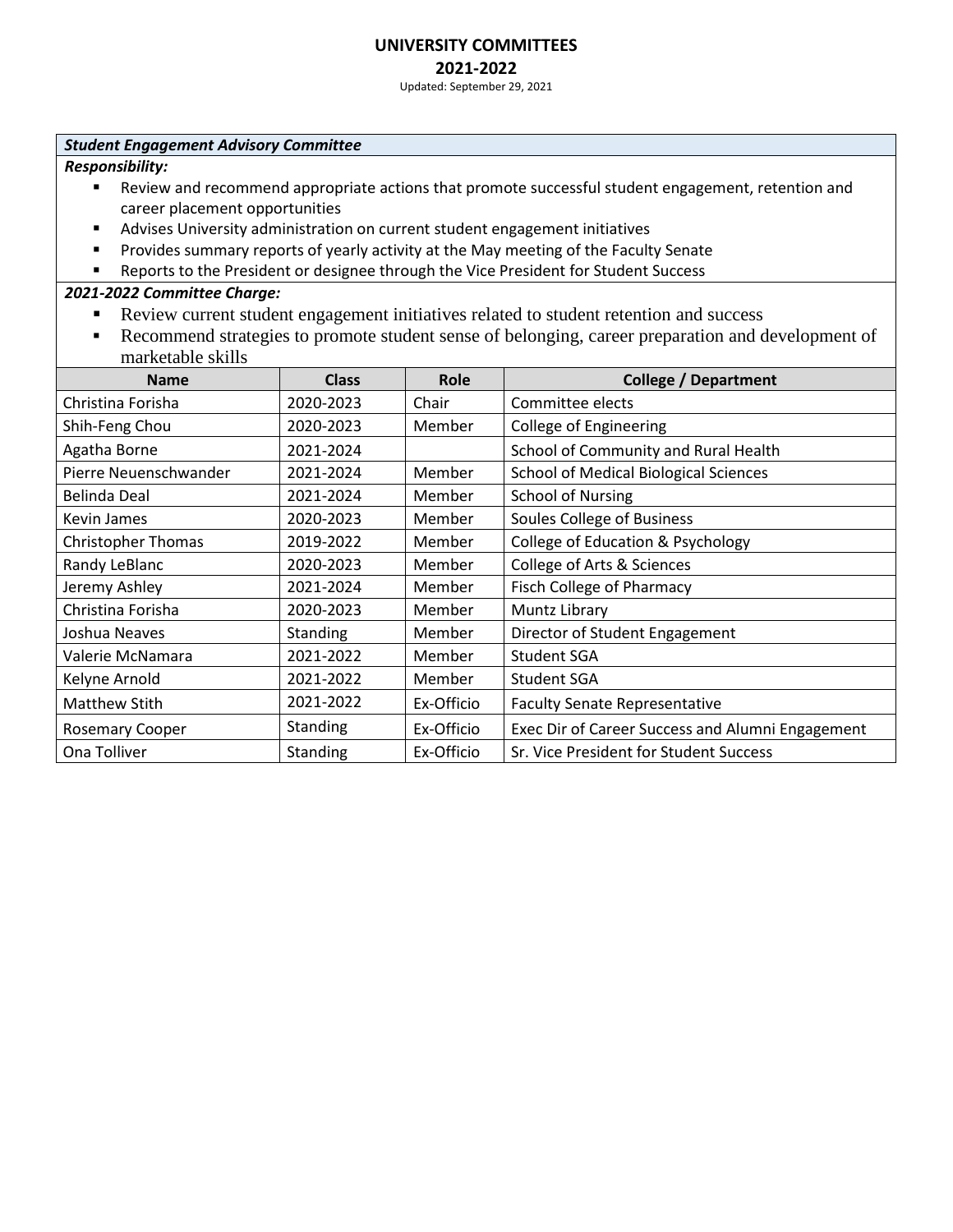#### **UNIVERSITY COMMITTEES 2021-2022**

Updated: September 29, 2021

### *Research Council*

### *Responsibilities of the Research Council include:*

The Research Council is a university-level committee comprised of faculty at different points in their careers and drawn from eight colleges of the university.

The Research Council is charged with the promotion and development of research and scholarship activity throughout the university community. The Council serves as an advisory body to the President, the Provost, the Senior Vice President for Research, the Associate Vice President for Research, and the faculty at large.

Members of the Council work collaboratively with the Senior Vice President of Research and Dean of the Graduate School and his team to advance research and sponsored programs with a focus on the following duties and responsibilities.

- Advise the Senior Vice President and his team on research administration matters including, but not limited to, research funding, research productivity goals, awards for research activities, and other cross-cutting research matters.
- Review and recommend improvements to existing policies, programs, and practices governing the conduct of research and scholarly activities.
- **•** Provide input on policies governing the establishment and monitoring of research centers and institutes.
- **•** Participate in the review of internal grant competitions and other seed funding opportunities.
- Represent the colleges faculty, students, and staff on the Council.
- Assist the Senior Vice President of Research and Dean of the Graduate School with other assigned duties and responsibilities.

- Advise the Senior Vice President and his team on research administration matters including, but not limited to, research funding, research productivity goals, awards for research activities, and other cross-cutting research matters.
- Review and recommend improvements to existing policies, programs, and practices governing the conduct of research and scholarly activities.
- Provide input on policies governing the establishment and monitoring of research centers and institutes.
- Participate in the review of internal grant competitions and other seed funding opportunities.
- Represent the colleges faculty, students, and staff on the Council.
- Assist the Senior Vice President of Research and Dean of the Graduate School with other assigned duties and responsibilities.

| <b>Name</b>             | <b>Class</b> | Role   | <b>College / Department</b>                  |
|-------------------------|--------------|--------|----------------------------------------------|
| May Abdelaziz           | 2021-2022    | Chair  | <b>Fisch College of Pharmacy</b>             |
| Michael Odell           | 2021-2024    | Member | <b>College of Education &amp; Psychology</b> |
| Ramona Grad             | 2020-2023    | Member | <b>College of Education &amp; Psychology</b> |
| Karan Singh             | 2021-2024    | Member | School of Community and Rural Health         |
| Vijay Boggaram          | 2021-2024    | Member | <b>School of Medical Biological Sciences</b> |
| <b>Cathy Miller</b>     | 2021-2024    | Member | <b>School of Nursing</b>                     |
| Dominick Fazarro        | 2021-2024    | Member | <b>Soules College of Business</b>            |
| Robert Schumaker        | 2020-2023    | Member | Soules College of Business                   |
| Cory Sills              | 2020-2023    | Member | <b>College of Arts &amp; Sciences</b>        |
| Mark Owens              | 2020-2023    | Member | College of Arts & Sciences                   |
| <b>Dustin Patterson</b> | 2020-2023    | Member | College of Arts & Sciences                   |
| Nael Barakat            | 2020-2023    | Member | College of Engineering                       |
| Hassan El-Kishky        | 2021-2024    | Member | <b>College of Engineering</b>                |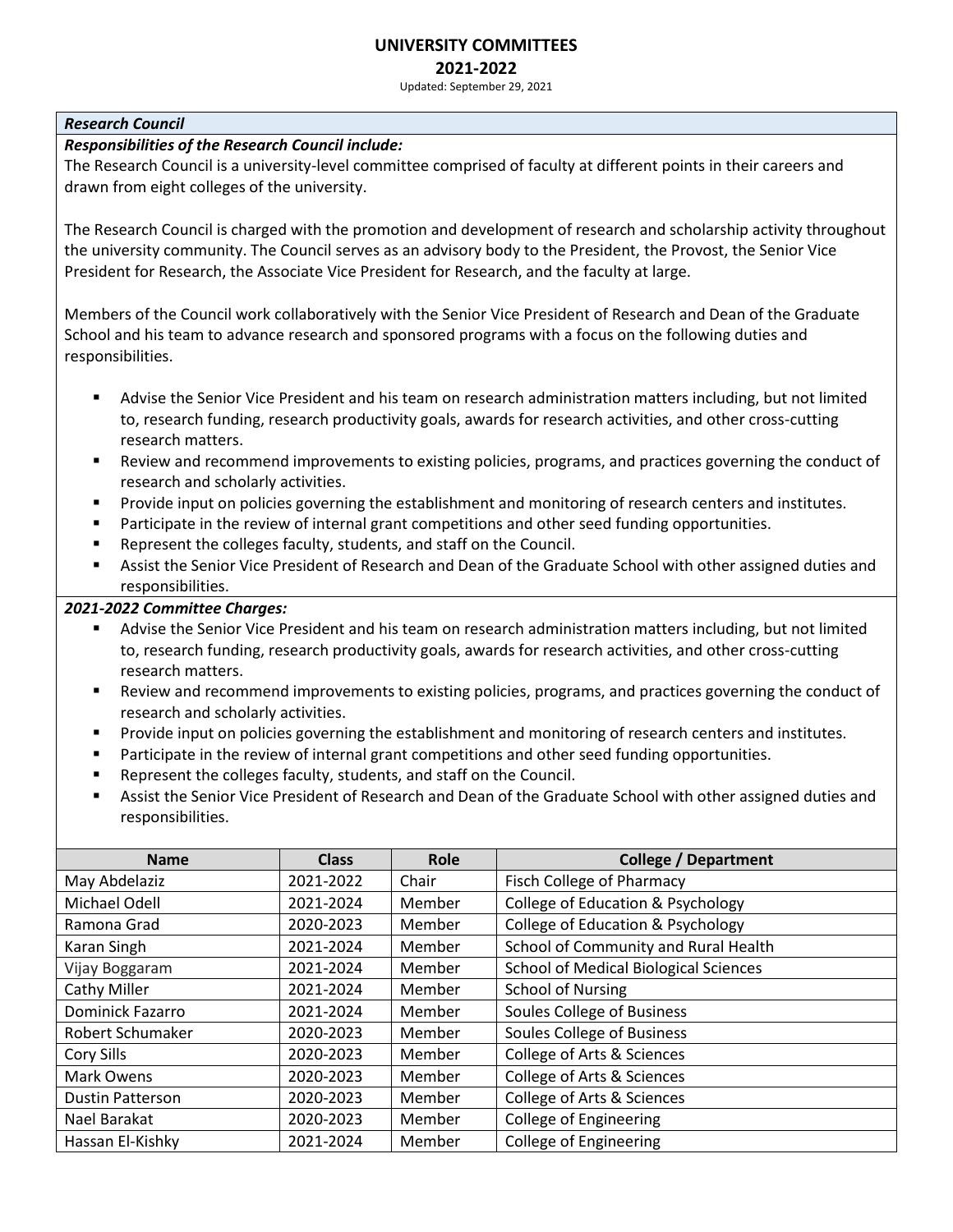# **2021-2022**

Updated: September 29, 2021

| Ayman Hamouda     | 2021-2024 | Member     | Fisch College of Pharmacy                   |
|-------------------|-----------|------------|---------------------------------------------|
| <b>Brent Bill</b> | 2021-2024 | Ex-Officio | <b>IACUC Chair</b>                          |
| David Pearson     | 2021-2024 | Ex-Officio | <b>IRB Chair</b>                            |
| Anna Kurdowska    | 2021-2022 | Ex-Officio | Associate VPR & Research Compliance Officer |
| Steven Idell      | 2021-2024 | Ex-Officio | Senior Vice President for Research          |
| Kouider Mokhtari  | 2021-2024 | Ex-Officio | Associate Vice President for Research       |
| Staci Zolkoski    | 2021-2022 | Ex-Officio | <b>Faculty Senate Representative</b>        |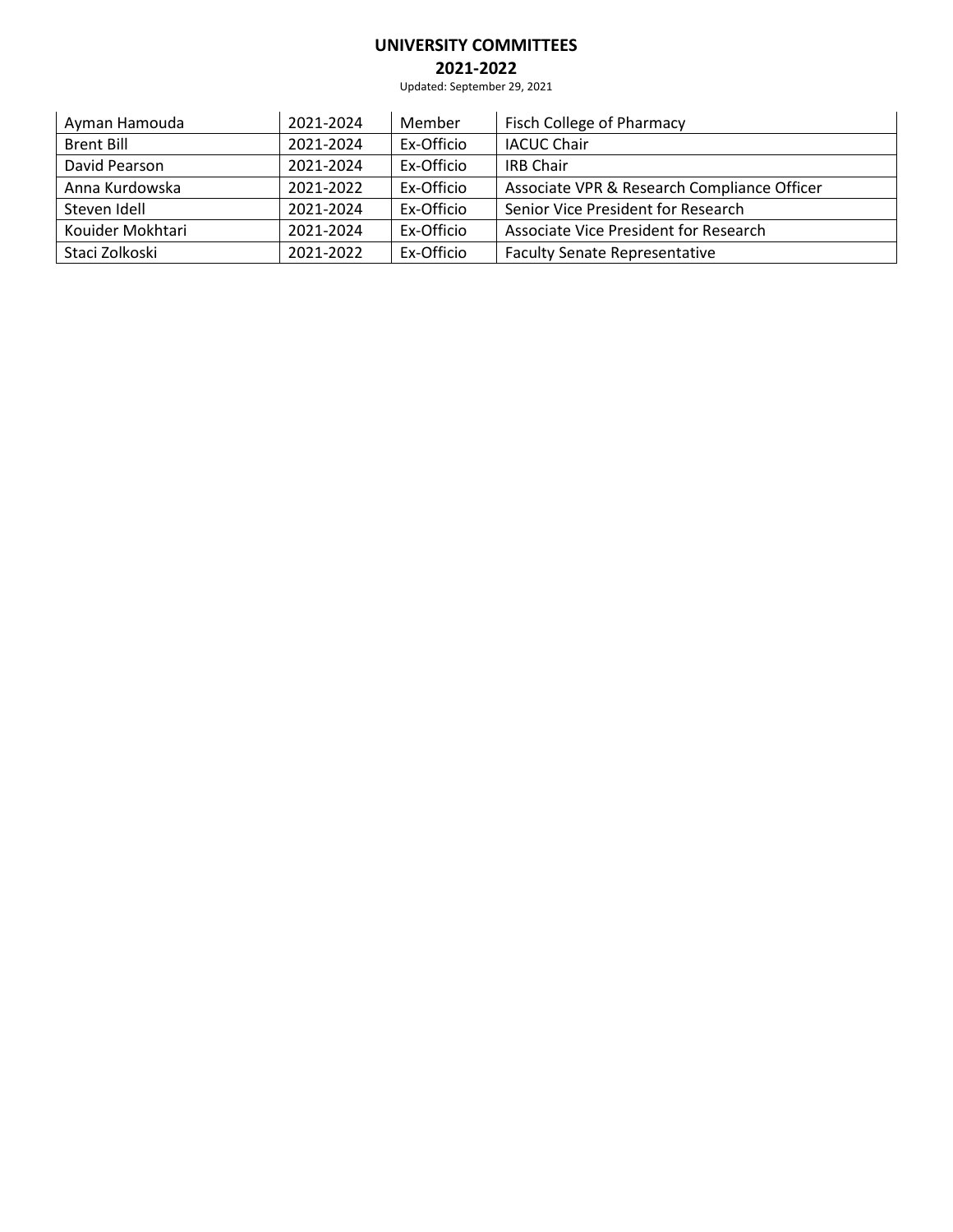# **2021-2022**

Updated: September 29, 2021

#### *Facilities and Space Allocation Committee*

*Responsibility:*

- Monitors space use on campus and makes recommendations on the allocation of new space and the reallocation of existing space
- **EXP** Provides summary reports of yearly activity at the April meeting of the Faculty Senate
- Reports to the President or designee through the Vice President for Academic Affairs

- Establish clear lines of responsibility and policies for reserving of multi-use rooms
- Review space use of new facilities and proposed use of vacated previously occupied sites
- Review utilization of classroom and laboratory space

| <b>Name</b>         | <b>Class</b>    | Role       | <b>College / Department</b>                              |
|---------------------|-----------------|------------|----------------------------------------------------------|
| Amir Mirmiran       | <b>Standing</b> | Chair      | Provost and Vice President for Academic Affairs          |
| Neil Gray           | <b>Standing</b> | Member     | College of Arts and Sciences Dean                        |
| Krist Swimberghe    | <b>Standing</b> | Member     | Soules College of Business Dean                          |
| Wes Hickey          | <b>Standing</b> | Member     | College of Education and Psychology Dean                 |
| Javier Kypuros      | <b>Standing</b> | Member     | College of Engineering Dean                              |
| Barbara Haas        | <b>Standing</b> | Member     | <b>School of Nursing Dean</b>                            |
| Lane Brunner        | <b>Standing</b> | Member     | Fisch College of Pharmacy Dean                           |
| Colleen Swain       | <b>Standing</b> | Member     | Associate Provost for Undergraduate and Online Education |
| <b>Rick Helfers</b> | 2021-2022       | Ex-officio | Faculty Senate Representative - Past President           |
| Kim Laird           | <b>Standing</b> | Member     | Sr. Vice President for Business Affairs                  |
| Jerry Stuff         | <b>Standing</b> | Member     | Vice President of Facilities Management                  |
| Paula Tate          | <b>Standing</b> | Member     | Environmental Health & Safety Director                   |
| Ona Tolliver        | <b>Standing</b> | Ex-Officio | Sr. Vice President for Student Success                   |
| Sherri Whatley      | Standing        | Member     | Vice President for Technology and CIO                    |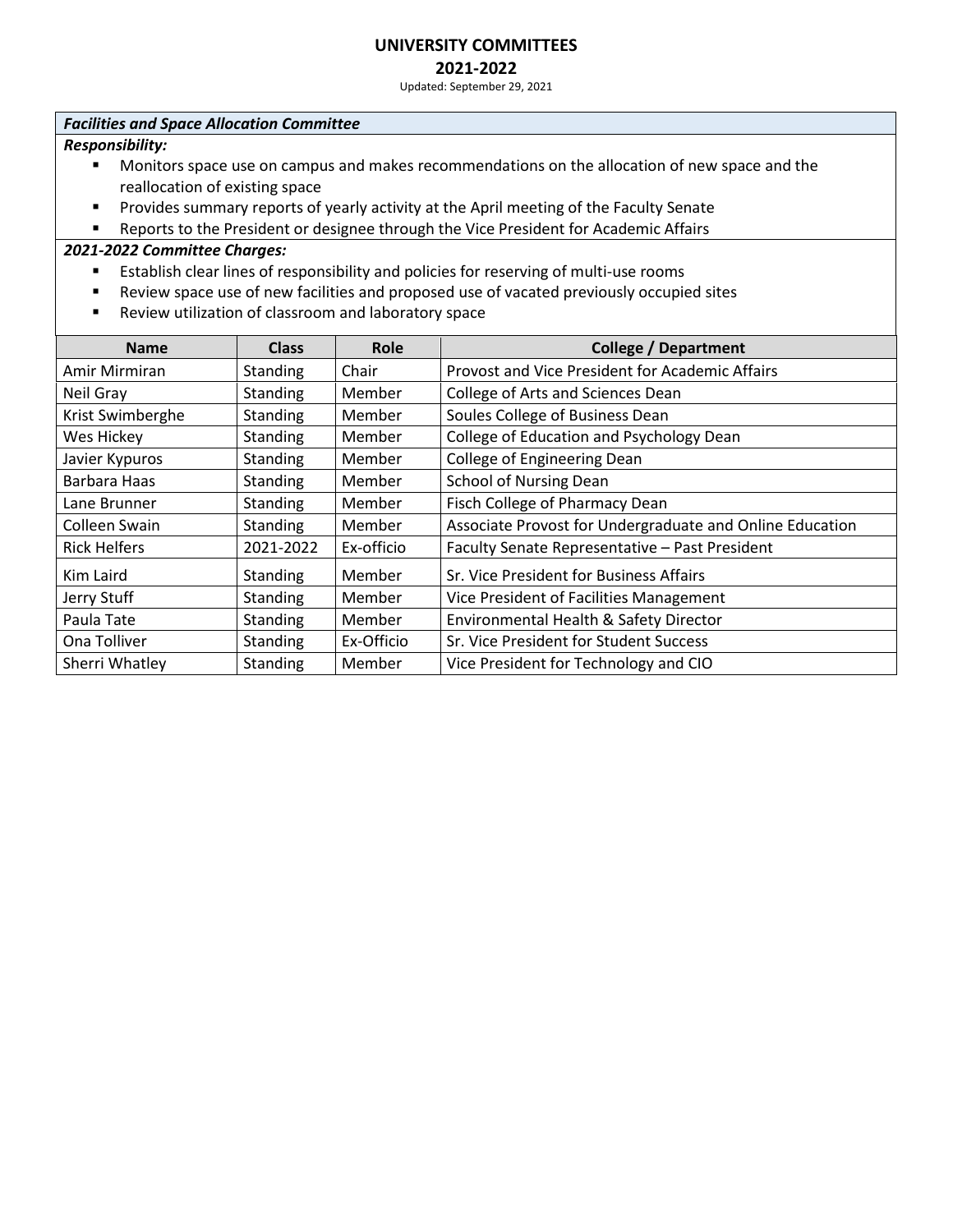### *Institutional Audit Committee*

*Responsibilities:*

- The IAC is an essential component of the Risk Management and Internal Control infrastructure of each institution and of the University of Texas System. Membership includes an external Chair (chosen by the President and approved by the Board of Regents), additional external members, the President, Provost, Vice President for Budget and Finance and CFO, and others as deemed appropriate. The Chief Audit Executives of UT Tyler and UT System are non-voting members of the IAC and serve as a resource to assist the committee in carrying out its responsibilities.
- Reports directly to the Board of Regents.

- To assist the institution's president in:
	- o The oversight and direction of the institution's internal auditing function;
	- o Reporting of risk management and audit activity to the appropriate UT System Executive Vice Chancellor through the Director of System Audits, to the Audit Compliance, and Management Review Committee of the Board of Regents (ACMR).

| <b>Name</b>            | <b>Class</b>    | Role       | <b>College / Department / Association</b>                        |
|------------------------|-----------------|------------|------------------------------------------------------------------|
| David Iglesia          | <b>Standing</b> | Chair      | Iglesias Law Firm/Owner                                          |
| Ray McKinney           | Standing        | Member     | <b>Genecov Foundation/President</b>                              |
| Jerry Ashworth         | <b>Standing</b> | Member     | <b>TIRR Memorial Hermann</b>                                     |
| Charlie Cano           | Standing        | Member     | ETEX Communications, L. P.                                       |
| Chad Cargile           | Standing        | Member     | Regions Bank - leadership in the Houston Market                  |
| Kirk Calhoun           | Standing        | Member     | President                                                        |
| Amir Mirmiran          | Standing        | Member     | Executive Vice President, Academic Affairs, Provost              |
| Joe Woelkers           | <b>Standing</b> | Member     | Executive Vice President, Administration, Chief Business Officer |
| <b>Daniel Deslatte</b> | Standing        | Member     | Senior Vice President, Business Affairs, COO - Health Affairs    |
| Kim Laird              | <b>Standing</b> | Member     | Senior Vice President, Business Affairs, COO - Academic Affairs  |
| Julie Philley          | <b>Standing</b> | Member     | <b>Executive Vice President, Health Affairs</b>                  |
| Sherri Whatley         | Standing        | Member     | Vice President for Technology and CIO                            |
| Ona Tolliver           | <b>Standing</b> | Member     | Sr. Vice President for Student Success                           |
| Kris Kavash            | Standing        | Member     | Senior Vice President, Finance, Chief Financial Officer          |
| Cindy Scott            | Standing        | Member     | Senior Vice President, HR, Chief Human Resources Officer         |
| Steven Idell           | Standing        | Member     | Senior Vice President of Research, Dean of Graduate School       |
| Deena King             | Standing        | Member     | Compliance Officer                                               |
| Stephanie Fenter       | Standing        | Member     | Vice President, Strategic Planning                               |
| Leon Leach             | Standing        | Member     | <b>Strategic Advisor</b>                                         |
| Donny Henry            | Standing        | Member     | Director of Compliance                                           |
| Carl Baranowski        | Standing        | Member     | Vice President, Chief Legal Officer                              |
| <b>Michael Peppers</b> | Standing        | Ex-Officio | Chief Audit Executive, UT System                                 |
| Stephen Ford           | Standing        | Ex-Officio | Vice President, Chief Audit Executive - UT Tyler                 |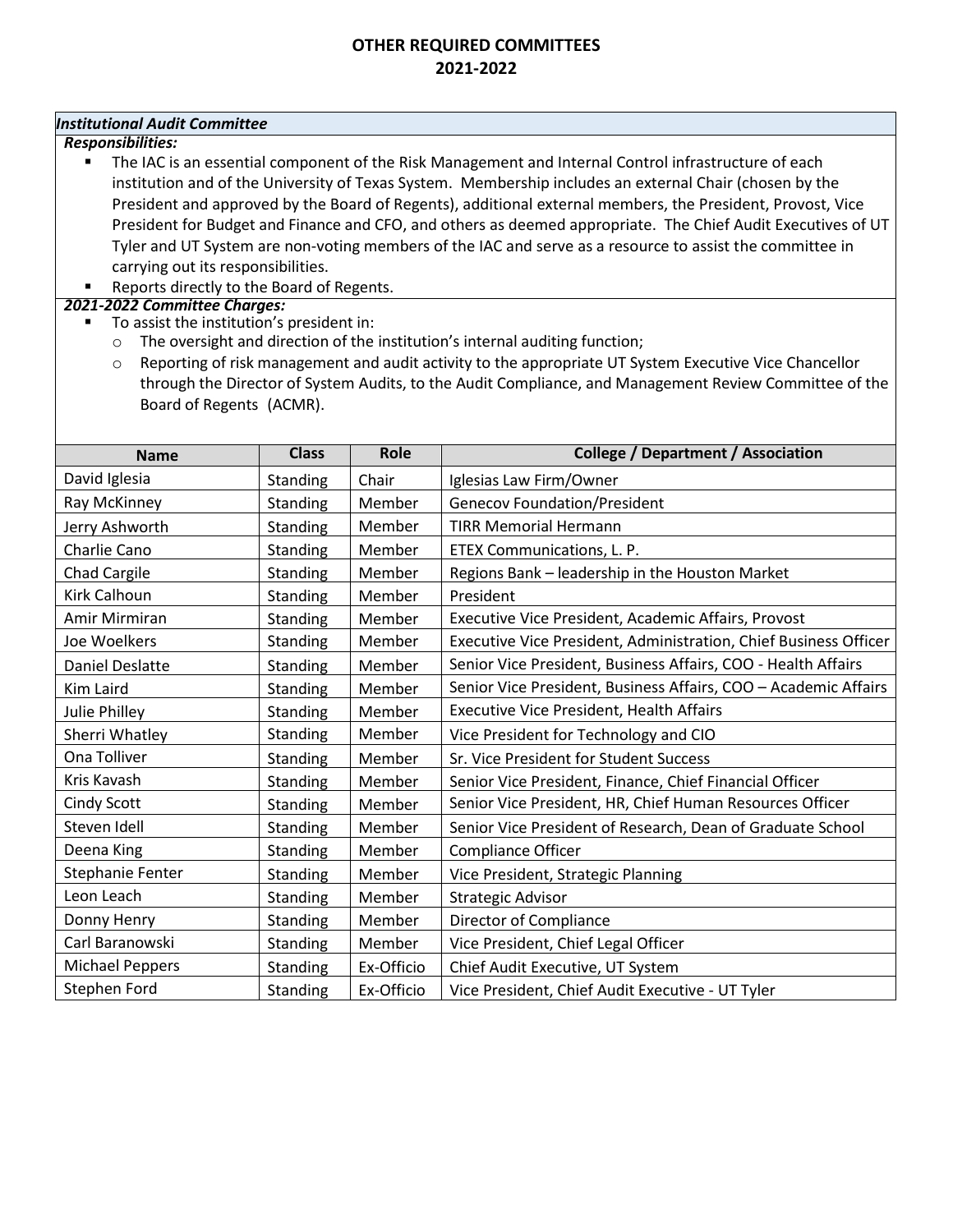### *International Oversight Committee*

*Responsibilities of the International Oversight Committee:*

- Decides whether or not to suspend university programs or study-abroad opportunities offered by the university in countries in which a significant health or safety concern has been raised
- Determines, on a case-by-case basis, whether or not to grant an exemption due to special circumstances to its decision to suspend opportunities in a given country (e.g., the concern that triggered the suspension decision is confined to a specific area far from the program site)
- **EXECT** Serve as International Crisis Advisory Team in the event of an emergency situation occurring abroad
- Reports to the Vice President for Academic Affairs

| <b>Name</b>      | <b>Class</b> | Role   | <b>College / Department</b>                 |
|------------------|--------------|--------|---------------------------------------------|
| Cynthia Martinez | Ongoing      | Chair  | Director of International Programs          |
| Carl Baranowski  | 2021-2022    | Member | Chief Legal Officer                         |
| Neil Gray        | 2021-2022    | Member | College of Arts and Sciences Dean           |
| Deena King       | 2021-2022    | Member | <b>Chief Compliance Officer</b>             |
| Anna Kurdowska   | 2021-2022    | Member | Associate VPR & Research Compliance Officer |
| Kim Laird        | 2021-2022    | Member | Sr. Vice President for Business Affairs     |
| Paul McGaha      | 2021-2022    | Member | Chair, Department of Community Health       |
| Cindy Scott      | 2021-2022    | Member | Senior Vice President, Human Resources      |
| Paula Tate       | 2021-2022    | Member | Director, Environmental Health and Safety   |
| Ona Tolliver     | 2021-2022    | Member | Sr. Vice President for Student Success      |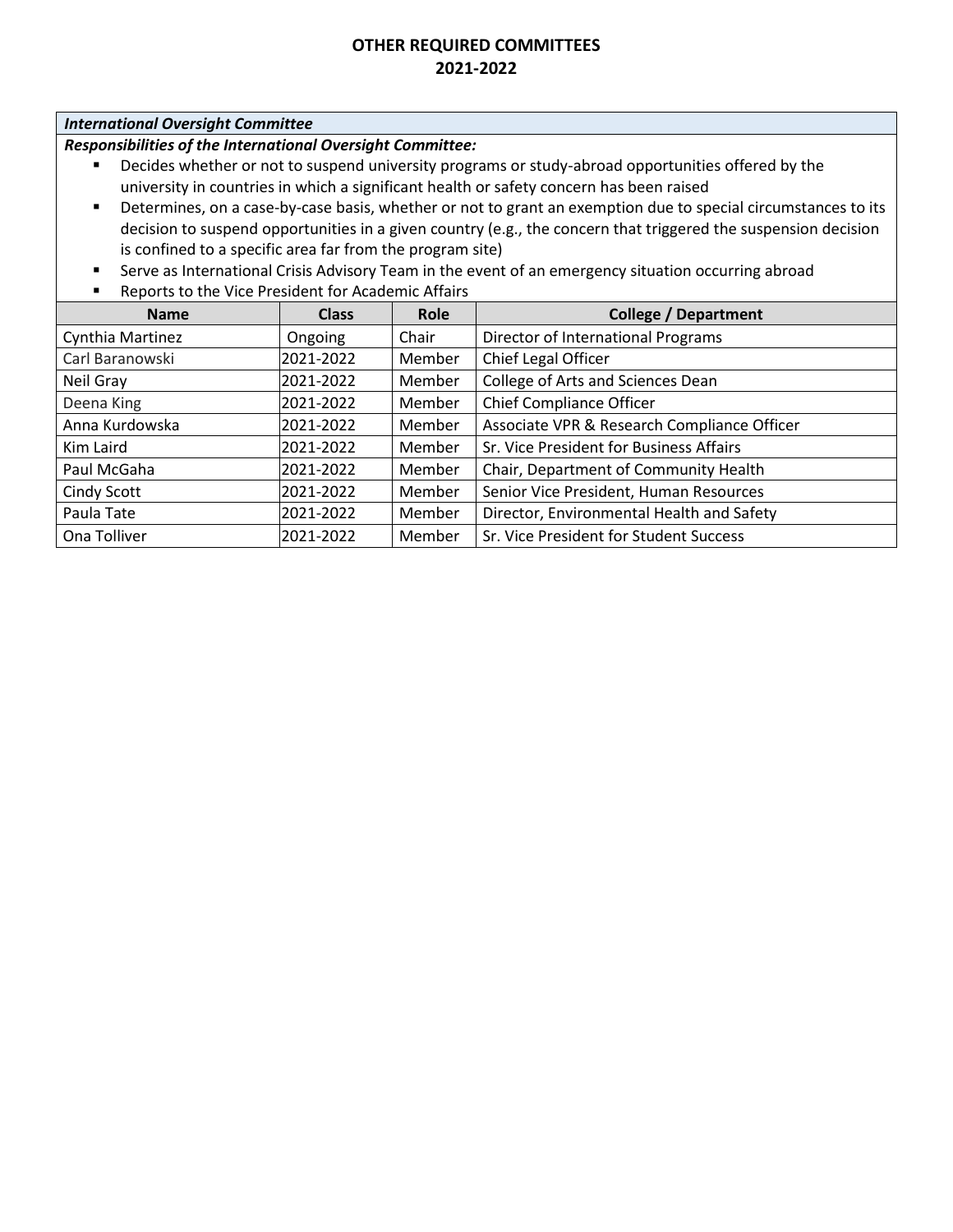#### *Executive Compliance Committee (ECC)*

*Responsibilities:*

■ The ECC is mandated by UT System and provides executive level decision-making for the institution's compliance program. It serves as an extension of the Regents' Audit Compliance and Management Review Committee (ACMR) in providing oversight of the institutional compliance program. As mandated by UT System, the ECC must consist of the executive senior management. As also mandated, the President must serve as the chair of this committee.

| <b>ECC Committee Members</b> |                 |              |                                                                           |  |
|------------------------------|-----------------|--------------|---------------------------------------------------------------------------|--|
| <b>Name</b>                  | <b>Class</b>    | Role         | <b>Title</b>                                                              |  |
| <b>Kirk Calhoun</b>          | Standing        | Chair        | President                                                                 |  |
| Joseph Woelkers              | <b>Standing</b> | Member       | Executive Vice President & CBO                                            |  |
| Amir Mirmiran                | <b>Standing</b> | Member       | Provost and EVP for Academic Affairs, CAO                                 |  |
| Julie Philley                | <b>Standing</b> | Member       | <b>Executive Vice President for Health Affairs</b>                        |  |
| <b>Steven Cox</b>            | <b>Standing</b> | Member       | Senior Vice President & Chief Medical Officer/Physician in<br>Chief       |  |
| Steve Idell                  | Standing        | Member       | Senior Vice President for Research & Graduate Studies                     |  |
| Cindy Scott                  | <b>Standing</b> | Member       | Senior Vice President of Human Resources                                  |  |
| Ona Tolliver                 | Standing        | Member       | Senior Vice President of Student Success                                  |  |
| Sherri Whatley               | Standing        | Member       | Senior Vice President for Technology & CIO                                |  |
| Daniel Deslatte              | <b>Standing</b> | Member       | Senior Vice President of Business Affairs & COO – Health<br>Affairs       |  |
| <b>Kim Laird</b>             | <b>Standing</b> | Member       | Senior Vice President of Business Affairs & COO - Academic                |  |
| <b>Kris Kavasch</b>          | <b>Standing</b> | Member       | Senior Vice President of Finance & CFO                                    |  |
| John Yoder                   | <b>Standing</b> | Member       | Vice President of Information Technology & CIO - Health<br><b>Affairs</b> |  |
| Sarah Sass                   | Standing        | Ex-Officio   | President of the Faculty Senate                                           |  |
| Carl Baranowski              | Standing        | Ex-Officio   | Vice President of Legal Affairs & Chief Legal Officer                     |  |
| Stephen Ford                 | <b>Standing</b> | Ex-Officio   | Vice President & Chief Audit Executive                                    |  |
| llames Bonnette              | <b>Standing</b> | Ex-Officio   | <b>Assistant Athletic Director - Compliance</b>                           |  |
| Deena King                   | <b>Standing</b> | Co-secretary | Chief Compliance Officer - Academic                                       |  |
| Donny Henry                  | <b>Standing</b> | Co-secretary | Chief Compliance Officer - Health Affairs                                 |  |

- The ECC assigns compliance responsibility to compliance leaders at all levels of management and establishes clear lines of compliance program authority;
- **•** Approves standards and procedures for the academic and health science institutional compliance program;
- Allocates resources for the academic and health science compliance office infrastructure and for compliance activities that are part of academic and health science institutional compliance function;
- **•** Approves the workplan, including plans to mitigate compliance risks to the institution, and monitors the execution of the workplan.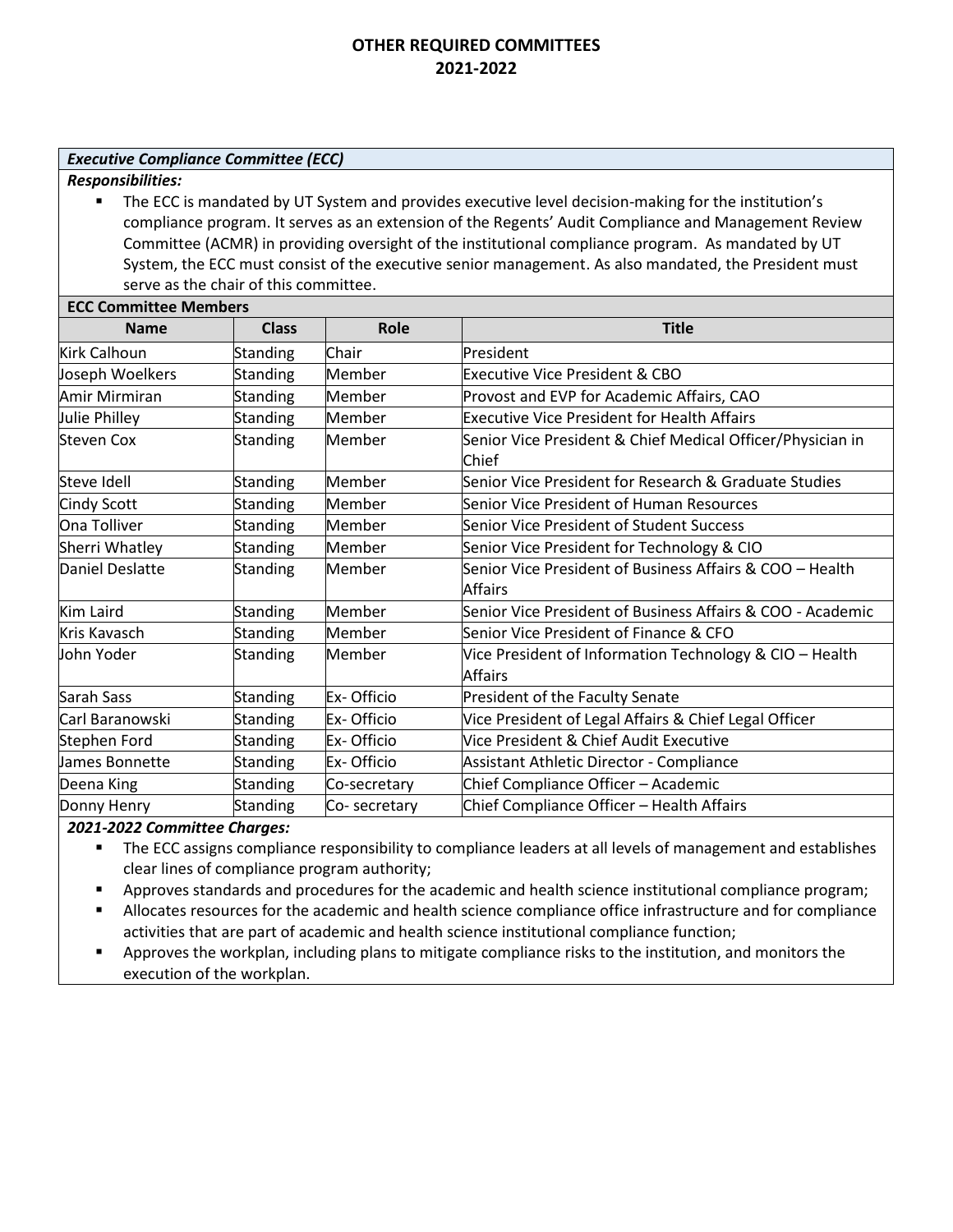# *Academic Campus Compliance Leadership Group (CLG)\* reports to the ECC*

Members of the Academic Campus CLG are on the front lines of several high-risk compliance areas on the academic campus of UT Tyler. As the name indicates, this is an advisory leadership council.

#### *Responsibilities include:*

- Works together to mitigate compliance in high-risk academic compliance areas.
- Collaborates, as needed, to address compliance risks.
- **·** Informs the ECC of emerging academic compliance risks that require executive attention.

# **Compliance Leadership Group Members**

| <b>Name</b>                | <b>Class</b> | Role   | <b>Title</b>                                               |
|----------------------------|--------------|--------|------------------------------------------------------------|
| Deena King                 | Standing     | Chair  | <b>Chief Compliance Officer</b>                            |
| Paula Tate                 | Standing     | Member | Director of Environmental Health & Safety                  |
|                            |              |        | Director of Information Security and Information Security  |
| Chris Green                | Standing     | Member | Officer                                                    |
| <b>Mike Medders</b>        | Standing     | Member | Chief, University Police                                   |
| Danielle McDonald          | Standing     | Member | <b>Financial Reporting Manager</b>                         |
| <b>Cindy Troyer</b>        | Standing     | Member | <b>Director of Financial Services</b>                      |
| <b>Gracy Buentello</b>     | Standing     | Member | Director of Human Resources                                |
| <b>Paul Fitts</b>          | Standing     | Member | Manager, Procurement Services                              |
| <b>Gisele Armond Abron</b> | Standing     | Member | Registrar                                                  |
| David Barron               | Standing     | Member | Associate Vice President of Enrollment Management          |
| Nathan Flory               | Standing     | Member | Director of Student Financial Aid                          |
| <b>Howard Patterson</b>    | Standing     | Member | <b>Athletics Director</b>                                  |
| <b>Brittany Childs</b>     | Standing     | Member | <b>Executive Director of Community Partnerships</b>        |
| <b>Greg Mekalip</b>        | Interim      | Member | IT Project Manager (until Technology Exec. Dir. Is filled) |
| <b>Blake Bumbard</b>       | Standing     | Member | <b>Title IX Coordinator</b>                                |
| David Hill                 | Standing     | Member | <b>Director of Judicial Affairs</b>                        |
| <b>Scott Hendershot</b>    | Standing     | Member | Director of Residence Life                                 |
| MK Kahrhoff                | Standing     | Member | Assistant Director of Student Accessibility and Resources  |
| Cynthia Martinez           | Standing     | Member | <b>Executive Director of International Programs</b>        |
|                            |              |        | Associate Provost for Research and Associate Dean of the   |
| Kouider Mokhtari           | Standing     | Member | <b>Graduate School</b>                                     |
| Anna Kurdowska             | Standing     | Member | Associate VPR & Research Compliance Officer                |
| Lou Ann Berman             |              | Member | Associate Provost for Assessment and Institutional         |
|                            | Standing     |        | Effectiveness                                              |
| Rebecca McKay              |              | Member | Executive Director, Library                                |
| Johnson                    | Standing     |        |                                                            |
| <b>Jo Simmons</b>          | Standing     | Member | Superintendent, University Academy                         |
| Sherry Howard              | Standing     | Member | Director, Longview Campus                                  |
| <b>Susan Harris</b>        | Standing     | Member | Administrative Services Officer, Palestine Campus          |
| Andres Garcia or           |              |        |                                                            |
| designee                   | Standing     | Member | Director, Houston Campus                                   |
| Colleen Swain              | Standing     | Member | Associate Provost, Undergraduate and Online Education      |
| <b>Sharon Brown</b>        | Standing     | Member | <b>Director of Advancement Services</b>                    |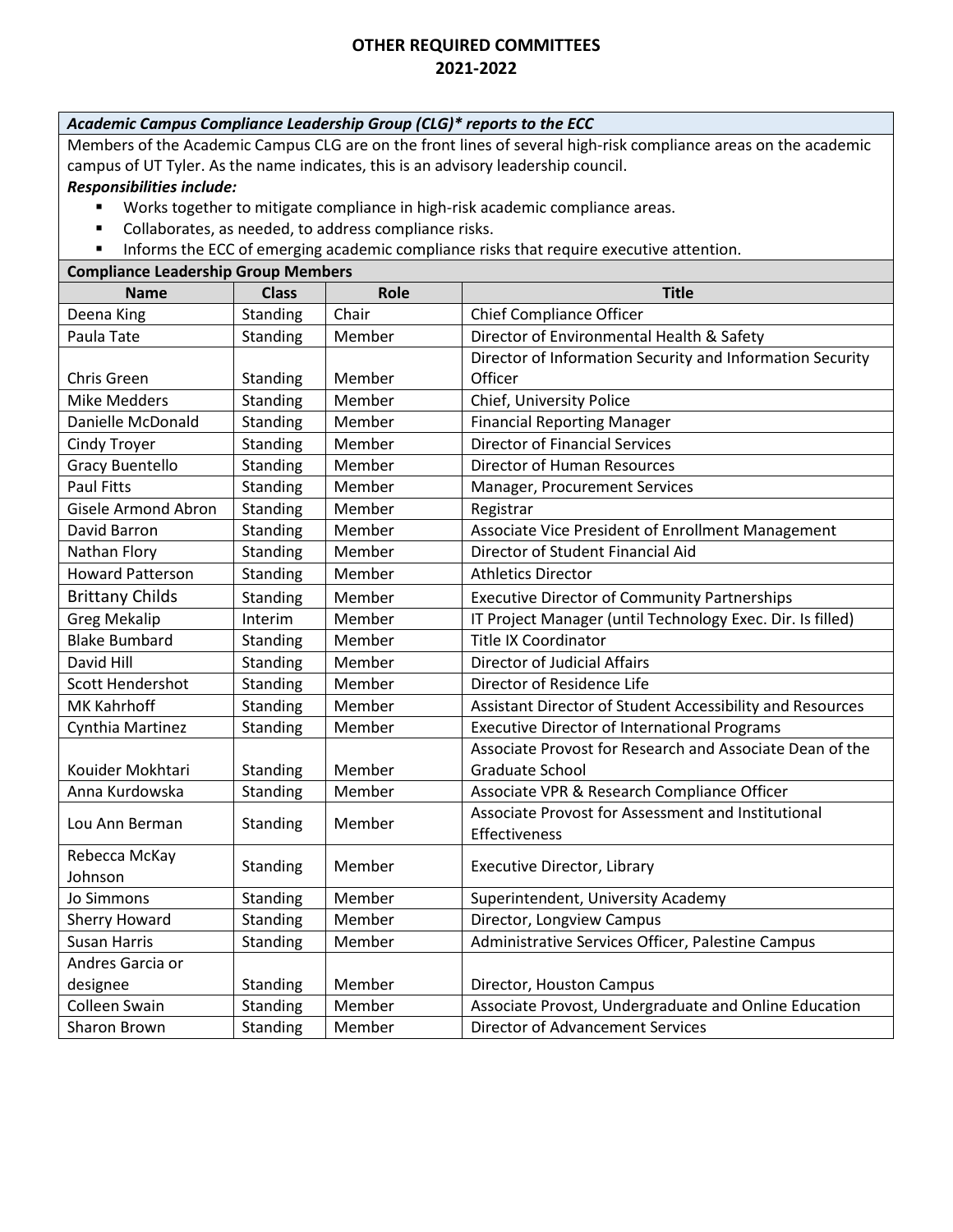#### *Graduate Fellowship Committee*

### *Responsibilities of the Committee:*

- Coordinate the application, delivery and selection process for the fellowship
- Review the application forms to ensure accurate representation of the rules and requirements for applicants
- Select fellowship recipients
- Notify the Scholarship Office of those selected for the award
- Distribute the award emails to the recipients

- Oversee the New Graduate Fellowship, New Graduate Fellowship Renewals, and Second Semester Returning Graduate Students Fellowship, and to ensure the timely and fair disposition of fellowship funds
	- Publicize and solicit applications and making merit-based decisions based on the applicants' responses
- Notify the Scholarship Office of students selected for the fellowships

| <b>Name</b>           | <b>Class</b> | Role   | <b>College / Department</b>                  |
|-----------------------|--------------|--------|----------------------------------------------|
| Alecia Wolf           | 2021-2022    | Chair  | Assistant Dean of The Graduate School        |
| Jessica Miller        | 2021-2022    | Member | <b>Graduate Recruiting Supervisor</b>        |
| <b>Brittani Riley</b> | 2021-2022    | Member | <b>Director of Graduate Admissions</b>       |
| Ken Wink              | 2021-2022    | Member | College of Arts & Sciences                   |
| Zach Bourne           | 2021-2022    | Member | Soules College of Business                   |
| Kristie Allen         | 2021-2022    | Member | <b>College of Education &amp; Psychology</b> |
| Hassan El-Kishky      | 2021-2022    | Member | <b>College of Engineering</b>                |
| David Criswell        | 2021-2022    | Member | School of Community and Rural Health         |
| Janet Rainey          | 2021-2022    | Member | <b>School of Nursing</b>                     |
| Pierre Neuenschwander | 2021-2022    | Member | <b>School of Medical Biological Sciences</b> |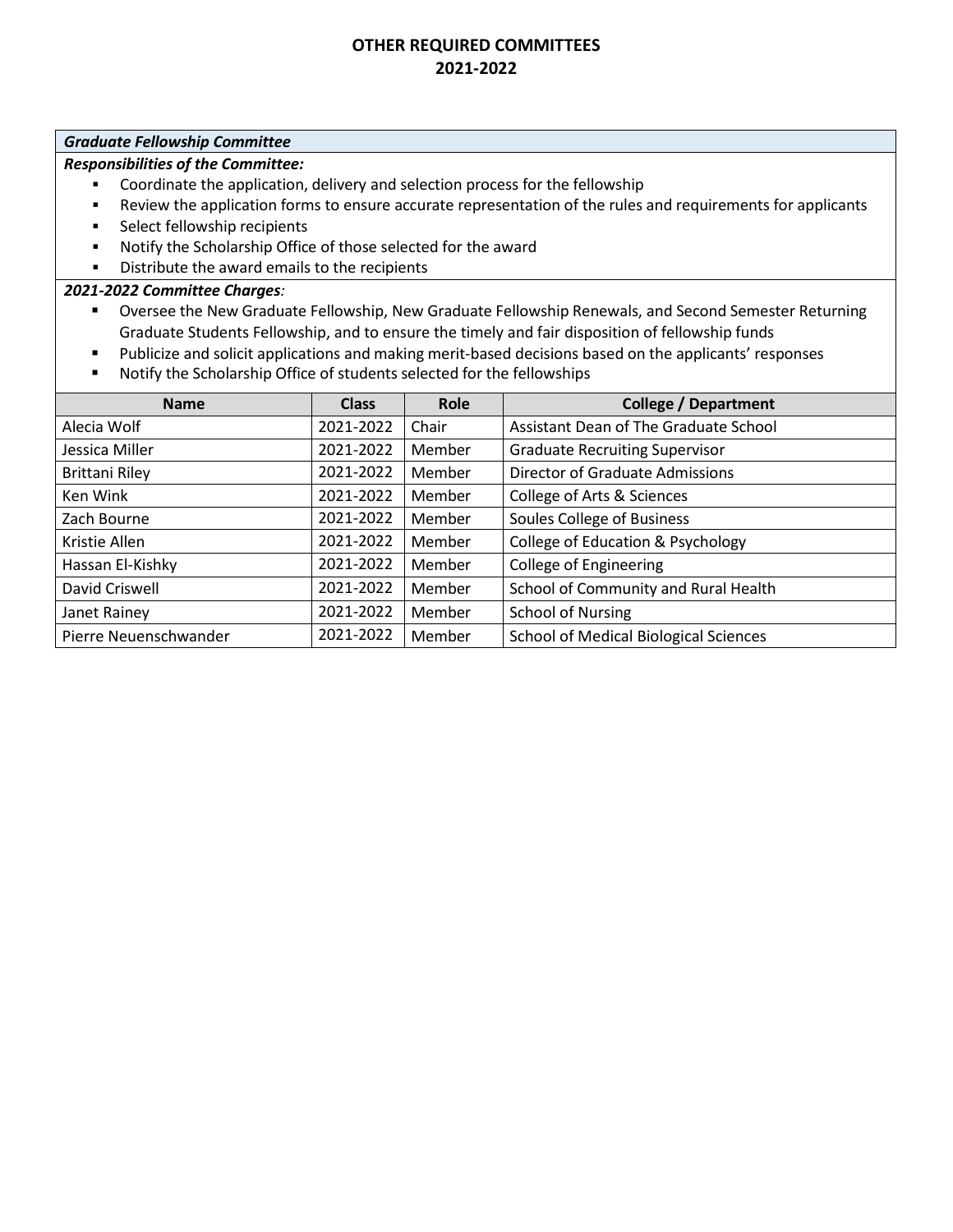### *Undergraduate Scholarship Committee*

*Responsibilities of the Undergraduate Scholarship Committee include:*

- Establishing the criteria to be used in awarding undergraduate competitive scholarships
- **·** Insuring that the criteria are applied correctly
- Considering changes to the criteria based on recommended financial aid packaging to enhance the quality and quantity of students enrolled that provides the highest net tuition revenue for The University of Texas at Tyler

- See that students are notified of their award on a timely basis
- Work with the enrollment management consultant retained this year

| <b>Name</b>     | <b>Class</b> | Role   | <b>College / Department</b>                        |
|-----------------|--------------|--------|----------------------------------------------------|
| David Barron    | 2021-2022    | Chair  | Associate Vice President for Enrollment Management |
| Nathan Flory    | 2021-2022    | Member | Director of Financial Aid                          |
| George Norton   | 2021-2022    | Member | <b>Executive Director of Admissions</b>            |
| Pamela Hudgins  | 2021-2022    | Member | Assistant Director of Financial Aid                |
| Kathryn Ramirez | 2021-2022    | Member | <b>Associate Director of Admissions</b>            |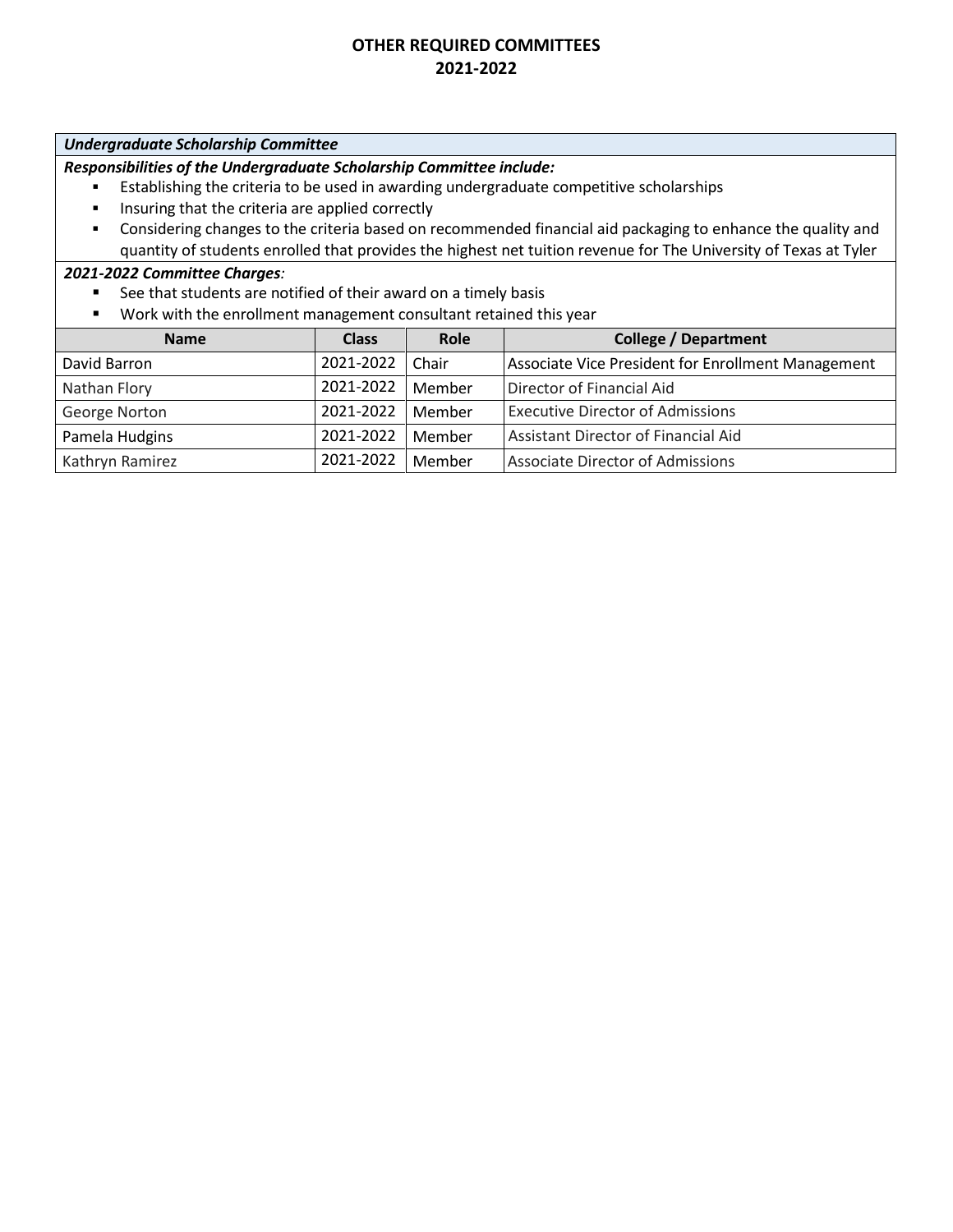#### *Faculty Affairs Committee*

# *Responsibilities of the Faculty Affairs Committee include:*

- In collaboration with the USAC, plan the annual faculty and staff recognition event
- Makes recommendations and nominations regarding faculty awards and recognitions
- Ensures that UT Tyler is in compliance with established guidelines HOP 3.5.0 and 3.6.0
- Reports to the President or designee through the Faculty Senate

- Continue to work on the medals and honor wall for faculty honorees
- Review and revise or establish formal criteria for faculty awards including the incorporation of end of course student evaluations
- Make recommendations for annual awards under the committee's purview and establish required information regarding teaching effectiveness
- Solicit nominations and make preliminary recommendations to the Provost for the Academy of Distinguished Teachers

| <b>Name</b>             | <b>Class</b> | Role            | <b>College / Department</b>                   |
|-------------------------|--------------|-----------------|-----------------------------------------------|
|                         | 2021-2023    | Chair - Elected | Committee                                     |
| Judy Sun                | 2021-2023    | Member          | Soules College of Business                    |
| <b>Chialing Hsieh</b>   | 2020-2022    | Member          | Soules College of Business                    |
| Ashleigh Day            | 2020-2022    | Member          | College of Arts & Sciences                    |
| Nathan Smith            | 2021-2023    | Member          | College of Arts & Sciences                    |
| Gina Doepker            | 2021-2023    | Member          | College of Education & Psychology             |
| Joanna Neel             | 2020-2022    | Member          | College of Education & Psychology             |
| Ibrahim Alwathiqbellah  | 2021-2023    | Member          | <b>College of Engineering</b>                 |
| Mohammad (Rafe) Biswas  | 2020-2022    | Member          | <b>College of Engineering</b>                 |
| Kimberly Elliott        | 2021-2023    | Member          | School of Community and Rural Health          |
| Pierre Neuenschwander   | 2021-2023    | Member          | <b>School of Medical Biological Sciences</b>  |
| Danita Alfred           | 2020-2022    | Member          | <b>School of Nursing</b>                      |
| Michael Veronin         | 2021-2023    | Member          | Fisch College of Pharmacy                     |
| Rebecca Dunn            | 2020-2022    | Member          | Fisch College of Pharmacy                     |
| Gracy Buentello         | 2021-2022    | Ex-Officio      | <b>Human Resources</b>                        |
| Amir Mirmiran           | 2021-2022    | Ex-Officio      | Provost & Vice President for Academic Affairs |
| 2021-2022<br>Sarah Sass |              | Ex-Officio      | <b>Faculty Senate President</b>               |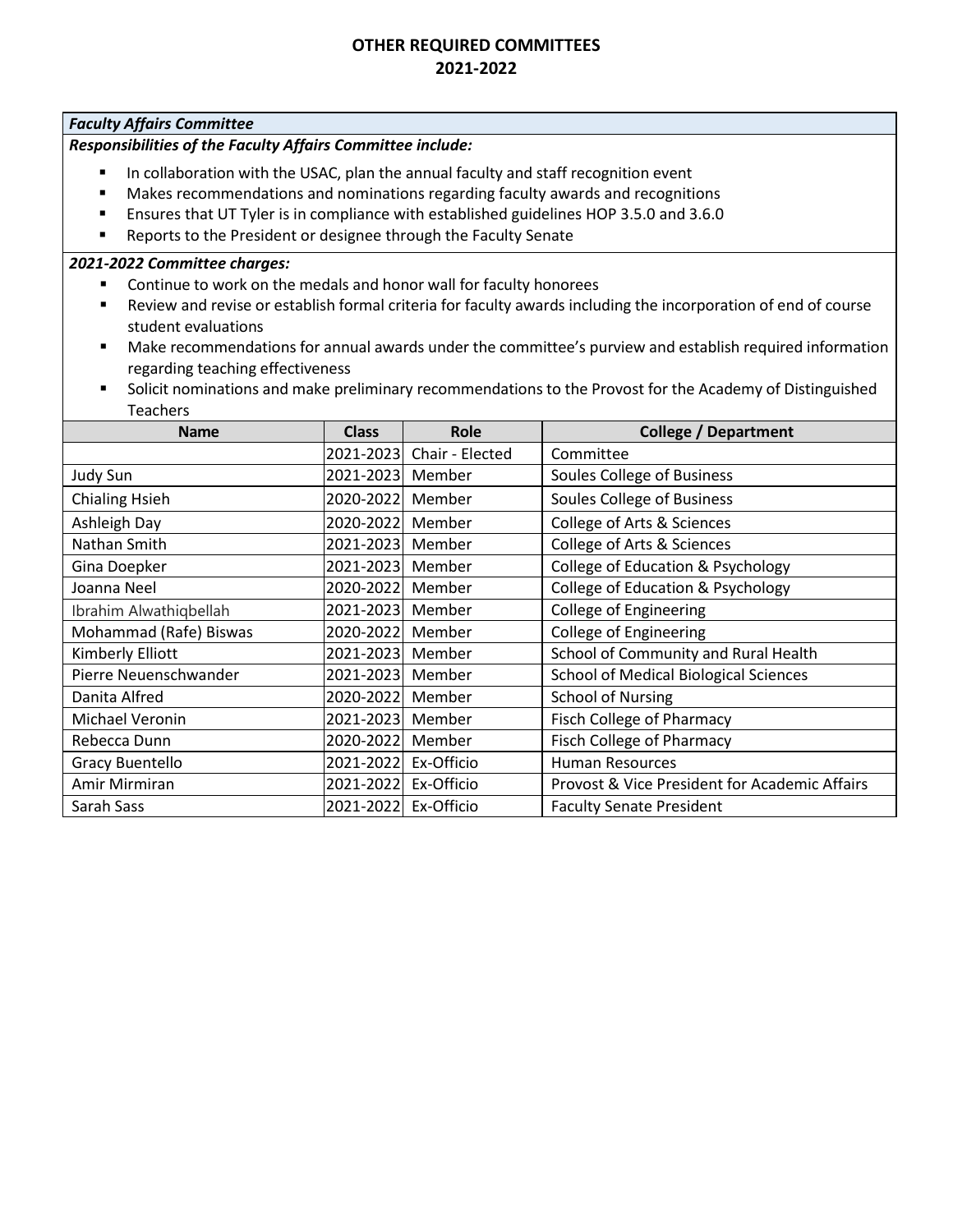### *University Curriculum Committee*

*Responsibilities of the University Curriculum include:*

- Maintain a well-designed, functioning process for developing academic programs and academic courses, changes to courses, and the deletion of programs or courses when appropriate.
- Review, revise and/or modifying, as needed, procedures related to academic curriculum

- Review catalog changes (including new degrees and certificate programs for quality, integrity, academic rigor, and purpose) and evaluate catalog revisions and new degree programs to ensure they support the university's mission
- Take care to avoid unnecessary duplication of courses, fields of study, and conflict of interest with other existing courses
- Ensure proposals and submissions meet the quality standards set forth by the university and its oversight bodies
- Review academic curriculum administrative procedures to guarantee student rights and privileges to pursue an education
- Reports and actions pertaining to undergraduate curriculum to be forwarded to the Undergraduate Council with copy to the Graduate Council. Reports and actions pertaining to the graduate curriculum to be forwarded to the Graduate Council with copy to the Undergraduate Council.

| <b>Name</b>              | <b>Class</b> | Role                | <b>College / Department</b>                  |
|--------------------------|--------------|---------------------|----------------------------------------------|
|                          |              | Chair               |                                              |
| <b>TBD</b>               |              | UC rep              | College of Arts & Sciences                   |
| <b>TBD</b>               |              | UC rep              | College of Education & Psychology            |
| <b>TBD</b>               |              | UC rep              | College of Engineering                       |
| Karen Walker             |              | UC rep              | <b>School of Nursing</b>                     |
| <b>TBD</b>               |              | UC rep              | <b>Fisch College of Pharmacy</b>             |
| <b>TBD</b>               |              | UC rep              | School of Community and Rural Health         |
| Sean Butler              | 2021-2022    | GC rep              | College of Arts & Sciences                   |
| Anna Consalvo            | 2021-2023    | GC rep              | College of Education & Psychology            |
| Gokhan Saygili           | 2021-2022    | GC rep              | <b>College of Engineering</b>                |
| <b>Barbara McAlister</b> | 2021-2023    | GC rep              | <b>School of Nursing</b>                     |
| Katheen Snella           | 2021-2022    | GC rep              | <b>Fisch College of Pharmacy</b>             |
| <b>Willian Sorensen</b>  | 2021-2022    | GC rep              | <b>Health Sciences</b>                       |
| Mary Fischer             | 2021-2023    | GC rep              | <b>Soules College of Business</b>            |
| <b>Mike Morris</b>       | 2021-2022    | GC rep              | <b>School of Community and Rural Health</b>  |
| Anna Kurdowska           | 2021-2023    | GC rep              | <b>School of Medical Biological Sciences</b> |
| <b>TBD</b>               | 2021-2022    | <b>SGA</b>          |                                              |
| <b>TBD</b>               | 2021-2022    | Graduate<br>student |                                              |
| <b>TBD</b>               | Standing     | Library             |                                              |
| <b>TBD</b>               | Standing     | Registrar           |                                              |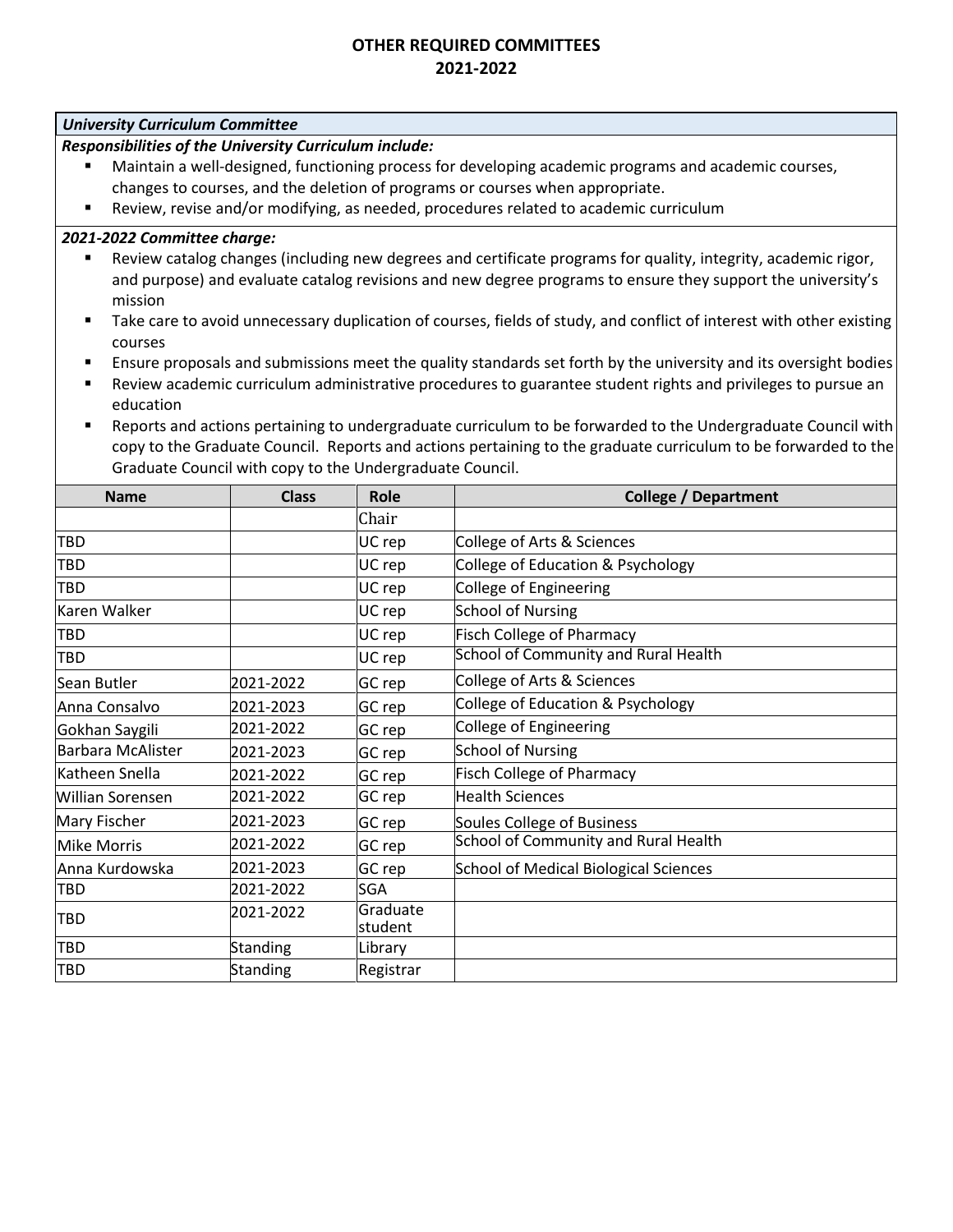### *Student Achievement Committee*

*Responsibilities of the Student Achievement include:*

- Identify and provide rationale for the UT Tyler Key Student Completion Indicator (KSCI) and other undergraduate student achievement outcomes, acceptability thresholds, and target goals appropriate to a) the UT Tyler mission, b) the student populations served, and c) the programs offered
- Identify and provide rationale for graduate student achievement outcomes, acceptability thresholds, and target goals appropriate to a) the UT Tyler mission, b) the student populations served, and c) the programs offered
- Identify multiple measures to document student achievement for several distinct outcomes at the institutional level
- Evaluate attainment of the student achievement goals appropriate to the UT Tyler mission, the student populations served, and the programs offered
- Analyze the effect of ongoing institutional strategies to seek improvement for achievement among at-risk student populations
- **E** Ensure UT Tyler publishes student achievement goals and outcomes for the public

- Review 2020-21 Undergraduate Student Achievement criteria, outcomes, thresholds, and target goals. Recommend strategies and processes to update as needed in consultation with campus stakeholders (Undergraduate Student Achievement Subcommittee)
- Review 2020-21 Graduate Student Achievement criteria, outcomes, thresholds, and target goals. Recommend strategies and processes to update as needed in consultation with campus stakeholders (Graduate Student Achievement Subcommittee)
- Develop UT Tyler Student Achievement Methodology Guidelines for ongoing institutional planning processes in support of the UT Tyler Mission and Strategic Goals
- Prepare a Student Achievement Summary Report and disseminate to the campus community

| <b>Name</b>                     | <b>Class</b> | Role       | <b>College / Department</b>                                |
|---------------------------------|--------------|------------|------------------------------------------------------------|
| <b>TBD</b>                      | 2021-2022    | Co-Chair   | Undergraduate faculty member                               |
| <b>TBD</b>                      | 2021-2022    | Co-Chair   | Graduate faculty member                                    |
| <b>Catherine Ross</b>           | 2021-2022    | Member     | <b>College of Arts and Sciences</b>                        |
| Lauren Thomas                   | 2021-2022    | Member     | College of Education and Psychology                        |
| Hussain Risvi                   | 2021-2022    | Member     | <b>College of Engineering</b>                              |
| Justin "Cole" Wilder            | 2021-2022    | Member     | <b>Fisch College of Pharmacy</b>                           |
| Miguel Caldas                   | 2021-2022    | Member     | <b>Soules College of Business</b>                          |
| Pierre Neuenschwander 2021-2022 |              | Member     | <b>School of Medical Biological Sciences</b>               |
| <b>Yordanos Tiruneh</b>         | 2021-2022    | Member     | School of Community and Rural Health                       |
| lLauri John                     | 2021-2022    | Member     | <b>School of Nursing</b>                                   |
| <b>Rochell McWhorter</b>        | 2021-2022    | Member     | <b>Faculty Senate Representative</b>                       |
| Brista Hurst Kent               | 2021-2022    | Member     | <b>Staff Senate Representative</b>                         |
| Jennifer Stavinoha              | 2021-2022    | Member     | <b>SGA Representative</b>                                  |
| Adan Govea                      | 2021-2022    | Member     | <b>SGA Representative</b>                                  |
| Justin Barria                   | 2021-2022    | Member     | <b>HEC Student Representative</b>                          |
| Rebecca McKay Johnson 2021-2022 |              | Member     | Muntz Library                                              |
| <b>Tom Craig</b>                | 2021-2022    | Member     | <b>Wise Library</b>                                        |
| Stephanie Fenter                | 2021-2022    | Ex-officio | VP Strategic Planning, Office of Strategic Planning        |
| Cindy Strawn                    | 2021-2022    | Ex-officio | Director, Information Analysis                             |
| <b>Tonya Gaddis</b>             | 2021-2022    | Ex-officio | Director, Assessment and Accreditation                     |
| Katherine Stone                 | 2021-2022    | Ex-officio | Director, QEP                                              |
| Lou Ann Berman                  | 2021-2022    | Ex-officio | Associate Provost AIE, Institutional Accreditation Liaison |